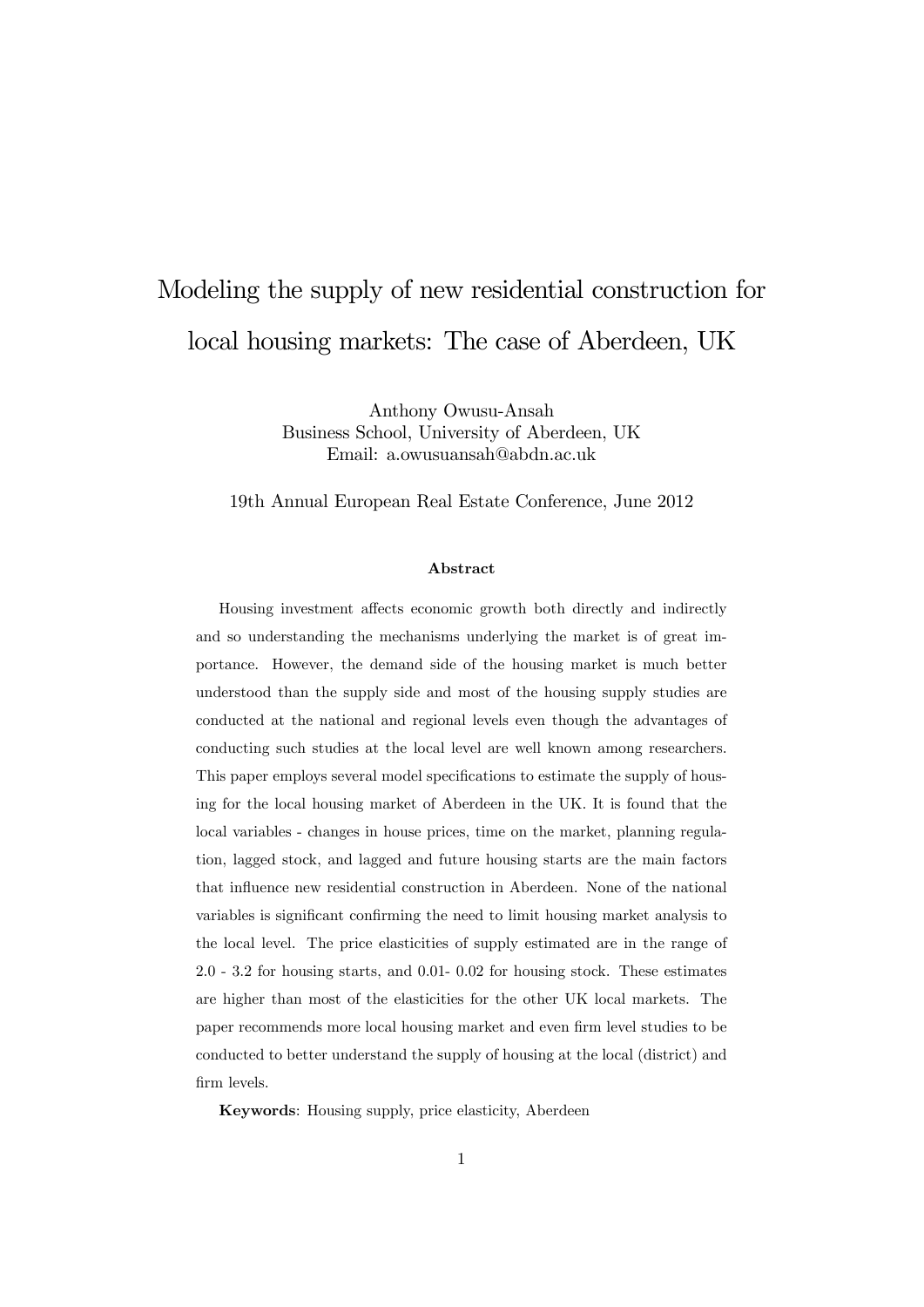## 1 Introduction

Housing is very important to the socio-economic development of every nation and as a result has triggered many studies into housing. Because of the importance of housing, any assumption about the price elasticity of housing supply for instance, can have great policy implications (Wigren and Wilhelmsson, 2007). As a result, it has become increasingly important to understand the mechanisms underlying the housing market.

The housing market like any other market comprises of the demand and the supply sides. The actors on the supply side of the housing market include the central government, various regional and local authority councils, real estate developers, housing associations and individuals. The actors on the demand side of the housing market also include corporate bodies, individuals etc.. House prices are determined by the equilibrium of the total quantity of housing (housing stock) and the total demand for residential space.

The demand side of the housing market is an area which is more researched than the supply side (DiPasquale, 1999). DiPasquale also notes that the empirical evidence on the demand side of the housing market is much more convincing than the small evidence we have on the supply side. Simple questions about the price elasticity of housing supply can even produce a wide range of estimates (Ball et al., 2010). The reasons for these divergent estimates may be due to a number of factors. First, the studies are conducted at the different levels of the housing market, ranging from national, regional, local and even at the micro level examining house building firms. Second, different datasets and variables are used for the empirical modelling depending on the available data and the housing market level under study. Finally, different methodological and analytical approaches are adopted ranging from reduced form equations where demand and supply housing functions are combined into a single equation, just modelling construction starts as a function of house prices and various cost shifters, to combining both approaches.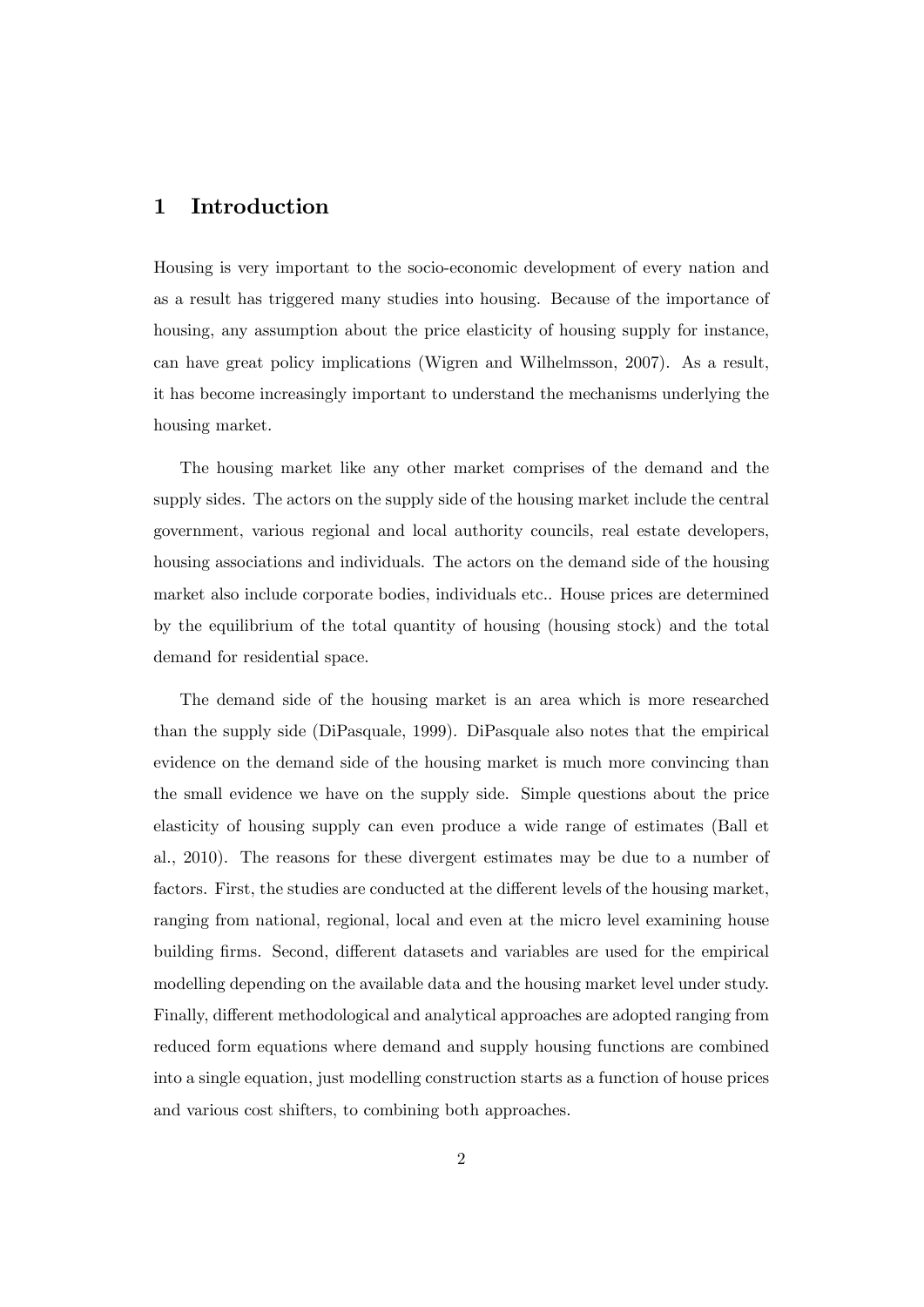Most of the housing supply studies, particularly in the UK, are conducted at the national and in some limited cases regional levels (see for example Malpezzi and Maclennan, 2001; Tsoukis and Westaway, 1994; Bartlett, 1988) as compared to local housing market studies. Using aggregated data is a problem because it hides interesting variation in the timing of real cycles across regions and also shrouds inter-metropolitan area movements in population (Goodman, 1998). However, even though disaggregated level study is more desirable, it seems very difficult for such local level studies to be conducted. This has been attributed to lack of consistent time series data at the local levels. As a result of this, the studies conducted at the local or district levels in the UK mostly employ cross sectional data (see for example Pryce, 1999; Monk and Whitehead, 1999; Bramley, 1993a, 1993b; DeLeeuw and Ekanem, 1971; Ball et al., 2010). The problem of employing cross sectional data to estimate housing price elasticities is that when cross-sectional data is used to simulate outcomes over time, the reliability of the results will be questionable since the cross sectional data usually cover a very short period of time (Evans, 1996; Pryce, 1999) and so cannot be applied to other points in time or cannot be used to measure long run values (Bartlett, 1988). Clearly, using time-series data has an advantage in that it helps to examine elasticities over long period of time.

This paper provides further evidence about the determinants of housing construction and house price elasticity of supply in the local housing market in the UK. Unlike the previous local housing market studies in the UK which employs crosssectional data, this study employs quarterly time-series data for a twenty-five year period. Several models are employed and both housing starts and housing stock elasticities are estimated for the various models.

The paper is structured as follows. Section 2 reviews previous housing supply studies and draws conclusions based on which the methodology of this paper is based. Section 3 discusses the statistical methods used to estimate housing supply and house price elasticities. In Section 4, the data is described and pretested. Section 5 presents and discusses the results while Section 6 concludes the paper.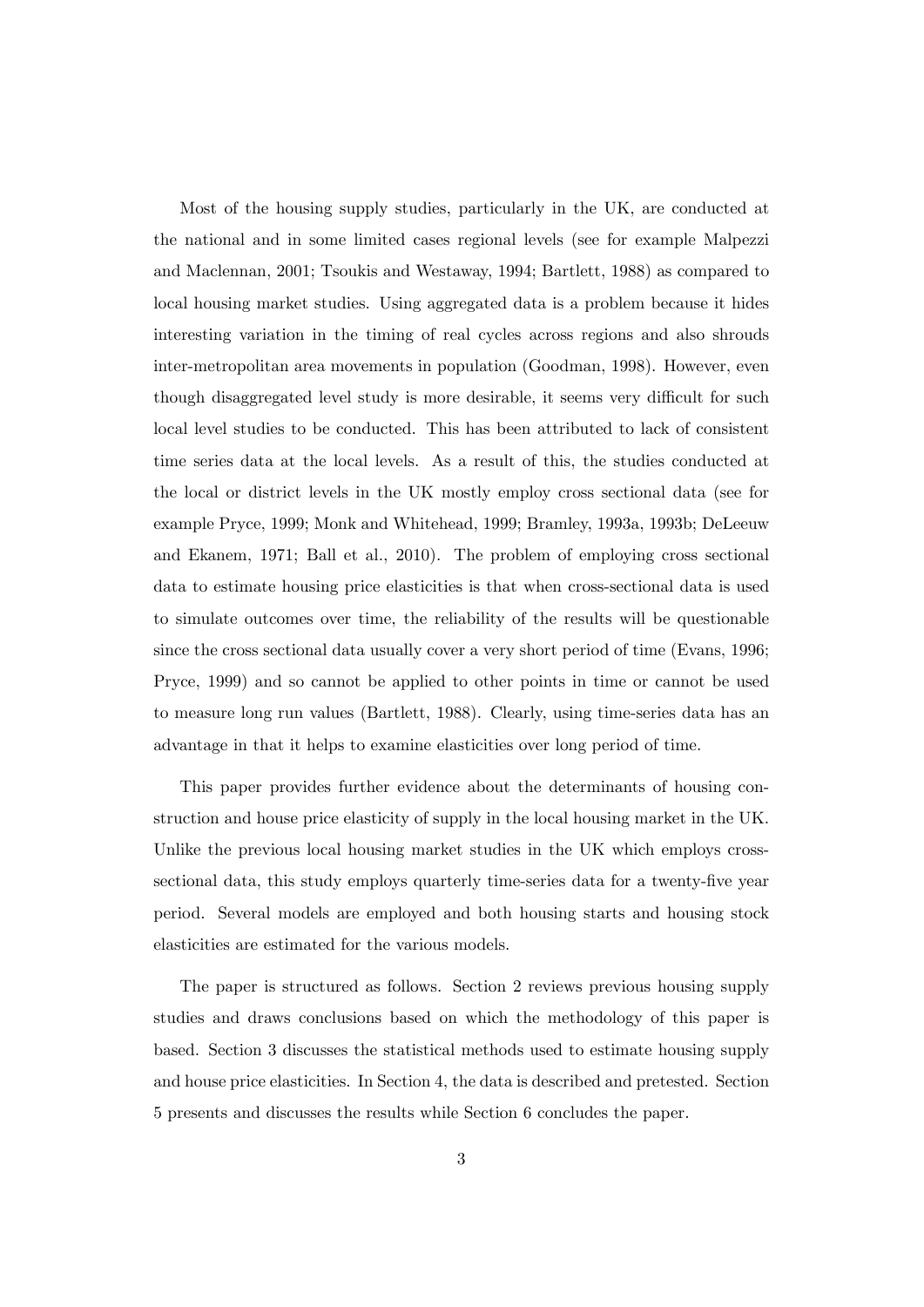# 2 Review of housing supply research

The supply of housing at any period in time comes from two main sources. The first source is new housing construction that arise as a result of the production decisions of builders of new units. New construction whether from private developers or the public sector contributes to the already existing housing stock. The second source of housing supply comes from the decisions made by housing owners and/or their agents concerning the conversion of existing stock of housing. Housing owners can for example convert two or more units into one to reduce the supply of housing. A very large single-family home can also be converted into several small apartments. Again, owners may decide to renovate an existing unit to increase the flow of housing services that are being provided by that unit or decrease the flow of housing services being delivered by an existing unit by decreasing maintenance (DiPasquale, 1999). Even though improvements to existing stock also contribute to the actual stock, in the USA for instance, new construction is the main source of additions to the existing stock (Baer, 1986).

In modeling housing supply, several variables have been used in the literature to represent housing supply. These include new construction starts, stock or changes in stock, completed houses etc. Table 1 summarises some of the recent studies about housing supply. The Table reveals that housing supply studies usually employ either total housing stock (i.e. total housing supply) or new construction starts (new units) as the dependent variable to measure housing supply, with housing construction or starts dominating. New residential construction or housing starts is the main means of moving the housing stock from one equilibrium to another following a shock in demand for housing (Baer, 1986; Mayer and Somerville, 2000). The use of housing starts is therefore more appealing in analysing the factors that determine housing supply.

It is also clear from Table 1 that several factors affect the supply of housing. These factors can be grouped into house prices, cost of construction, interest rate,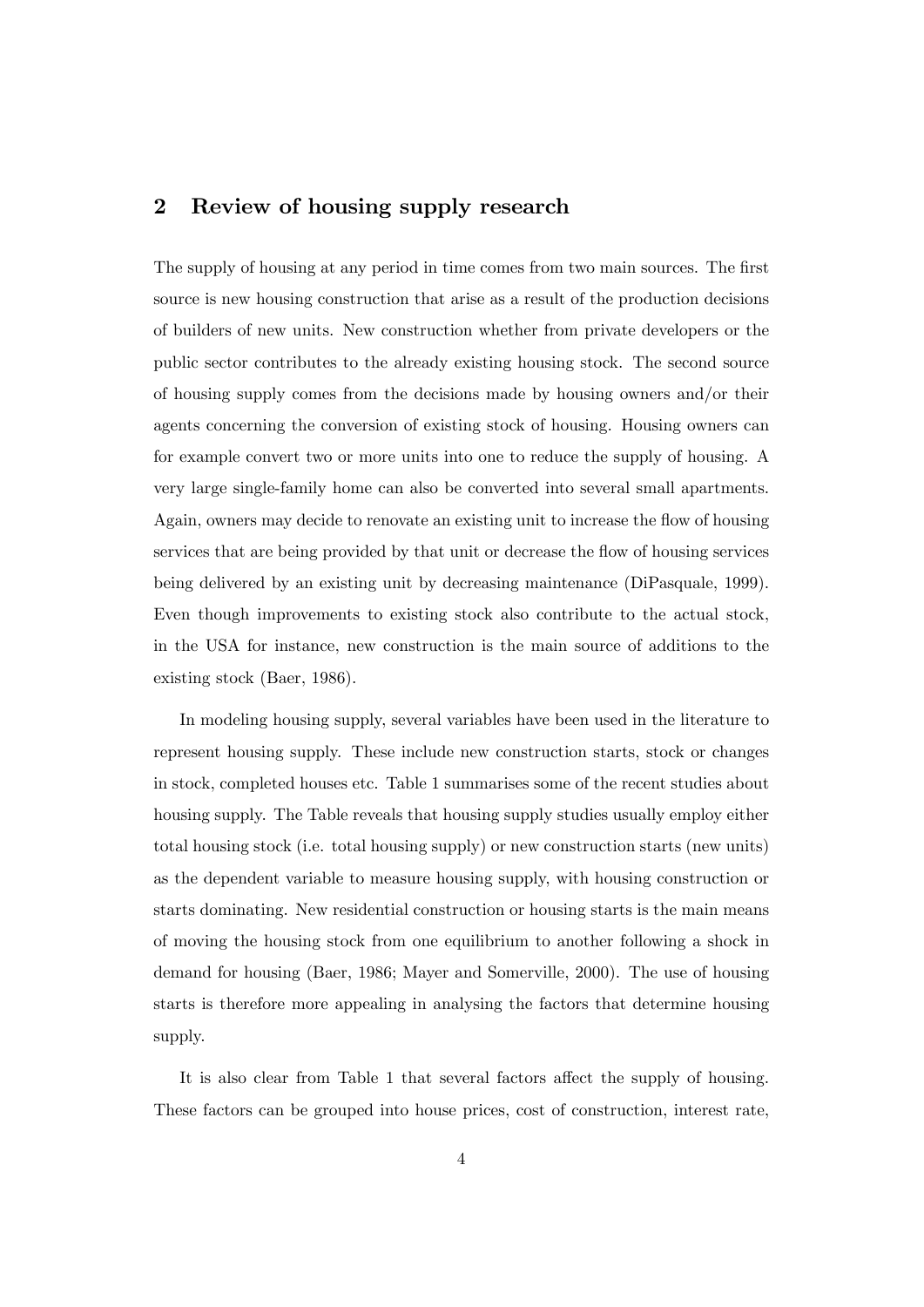| Authors and year         | Period    | Explained variable  | Explanatory variables               | Estimated sign                   |
|--------------------------|-----------|---------------------|-------------------------------------|----------------------------------|
| of publication           |           |                     |                                     |                                  |
| Ball, Meen and           | 1969-2007 | Changes in log of   | Log of housing stock                | $^{+}$                           |
| Nygaard $(2010)$         |           | new construction    | Lagged changes in log               | $^{+}$                           |
|                          |           |                     | of real house price                 |                                  |
|                          |           |                     | Changes in short term interest rate |                                  |
|                          |           |                     | Changes in log of construction cost |                                  |
| Wigren and               | 1976-1999 | Log housing stock   | Log of GDP                          | $^{+}$                           |
| Wilhelmsson              |           |                     | Log of constrution price index      |                                  |
| (2007)                   |           |                     | Log of property price index         | $\hspace{0.1mm} +$               |
|                          |           |                     | Log of interest rate                |                                  |
|                          |           |                     | Log of consumer price index         | $^+$                             |
|                          |           |                     | Log of price level                  | $^+$                             |
| Neto (2005)              | 1989-2005 | Housing starts      | House price                         | $^{+}$                           |
|                          |           |                     | Real interest rate                  |                                  |
|                          |           |                     | Cost of construction                |                                  |
|                          |           |                     | Urban land                          | $\hspace{0.1mm} +\hspace{0.1mm}$ |
|                          |           |                     | Rural land                          | $\hspace{0.1mm} +\hspace{0.1mm}$ |
| Riddel (2004)            | 1967-1998 | Log of residential  | Price index                         | $^{+}$                           |
|                          |           | unit stock          | Rate on 3-month treasury bills      |                                  |
|                          |           |                     | <b>GDP</b>                          | $^{+}$                           |
|                          |           |                     | Apartment vacancy                   | $^{+}$                           |
|                          |           |                     | Construction cost index             | $^+$                             |
| Harter-Dreiman<br>(2004) | 1980-1998 | Log price           | Log investment                      | $^{+}$                           |
| Kenny (2003)             | 1975-1998 | private new homes   | Real price of new housing           | $^{+}$                           |
|                          |           | completed           | Real cost of construction           |                                  |
|                          |           |                     | Real interest rate                  |                                  |
|                          |           |                     | Time trend                          | $\hspace{0.1mm} +$               |
| Malpezzi and             | 1850-1995 | Log price of new    | Log GDP per capita                  | $^{+}$                           |
| Maclennan                | 1889-1994 | residential         | Log population                      |                                  |
| (2001)                   |           | construction        | Log stock $(t-1)$                   | $^{+}$                           |
|                          |           |                     | AR(1)                               | $\hspace{0.1mm} +$               |
| Mayer and                | 1975-1994 | Construction starts | Change and lagged changes in price  | $^+$                             |
| Somerville (2000)        |           |                     | Change in real prime rate           |                                  |
|                          |           |                     | Lagged stock                        | $^+$                             |
|                          |           |                     | Change in real material cost index  |                                  |
|                          |           |                     | Median month on the market          |                                  |

Table 1: Recently published studies on housing supply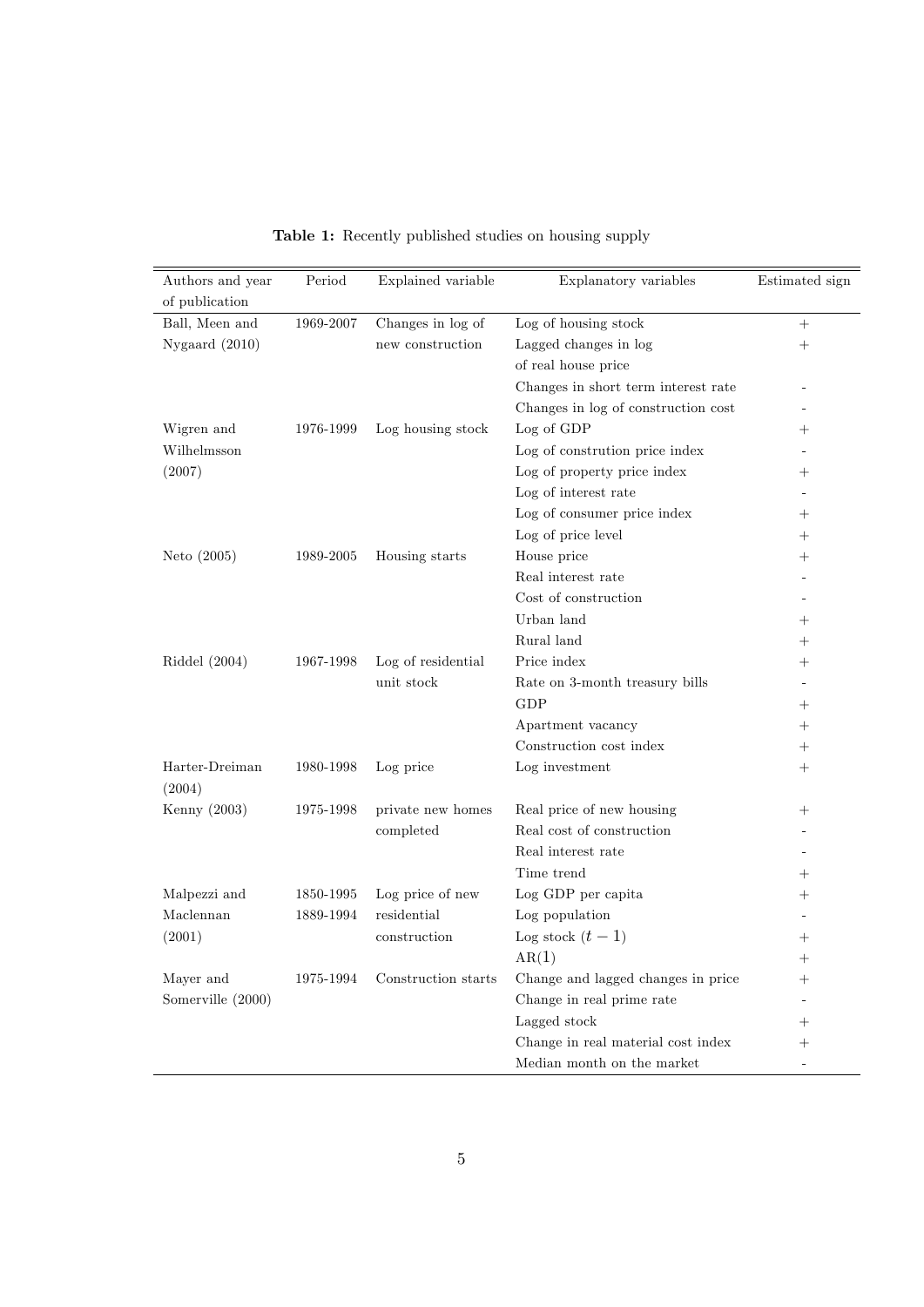| Authors and year | Period     | Explained variable | Explanatory variables                 | Estimated sign |
|------------------|------------|--------------------|---------------------------------------|----------------|
| of publication   |            |                    |                                       |                |
| Blackley (1999)  | 1950-1994  | Real residential   | Real price of houses                  | $^{+}$         |
|                  |            | construction       | Real price of construction            |                |
|                  |            |                    | materials                             |                |
|                  |            |                    | Real wage                             | $^{+}$         |
|                  |            |                    | Real short-term interest rate $(t-1)$ |                |
|                  |            |                    | Real price of agricultural land       | $^{+}$         |
|                  |            |                    | Real price of non-residential         | $^{+}$         |
|                  |            |                    | construction                          |                |
| Lee $(1999)$     | 1963-1991  | Housing            | House price                           | $^{+}$         |
|                  |            | investments        | Inflation rate                        |                |
|                  |            |                    | Real interest rate                    |                |
|                  |            |                    | AR(1)                                 | $^{+}$         |
| Pryce (1999)     | 1988, 1992 | Private house      | House price                           | $^{+}$         |
|                  |            | starts             | Unemployment rate                     |                |
|                  |            |                    | Land supply                           | $^{+}$         |
|                  |            |                    | Percentage of residential             |                |
|                  |            |                    | development on land in                |                |
|                  |            |                    | former urban uses                     |                |

planning regulations and market conditions. While interest rate and cost of construction negatively affect housing starts, house prices positively affect housing starts. Also, when planning regulations are tight, less housing construction will be initiated.

There are basically two main approaches that are used to estimate the relationship between housing supply (starts) and the various determinants. In the first approach, housing supply and demand functions are combined into a single reduced form equation. In this case, the price elasticity of starts is derived from the coefficients on supply and demand shifters in the reduced form regression (Muth, 1960; Follain, 1979; Stover, 1986; Malpezzi and Maclennan, 1994). In the second approach, aggregate supply curve is directly estimated for new residences by modeling construction starts as a function of the level of house prices and various cost shifters (Poterba, 1984, 1991; Topel and Rosen, 1988; DiPasquale and Wheaton, 1994; Mayer and Somerville (2000); etc).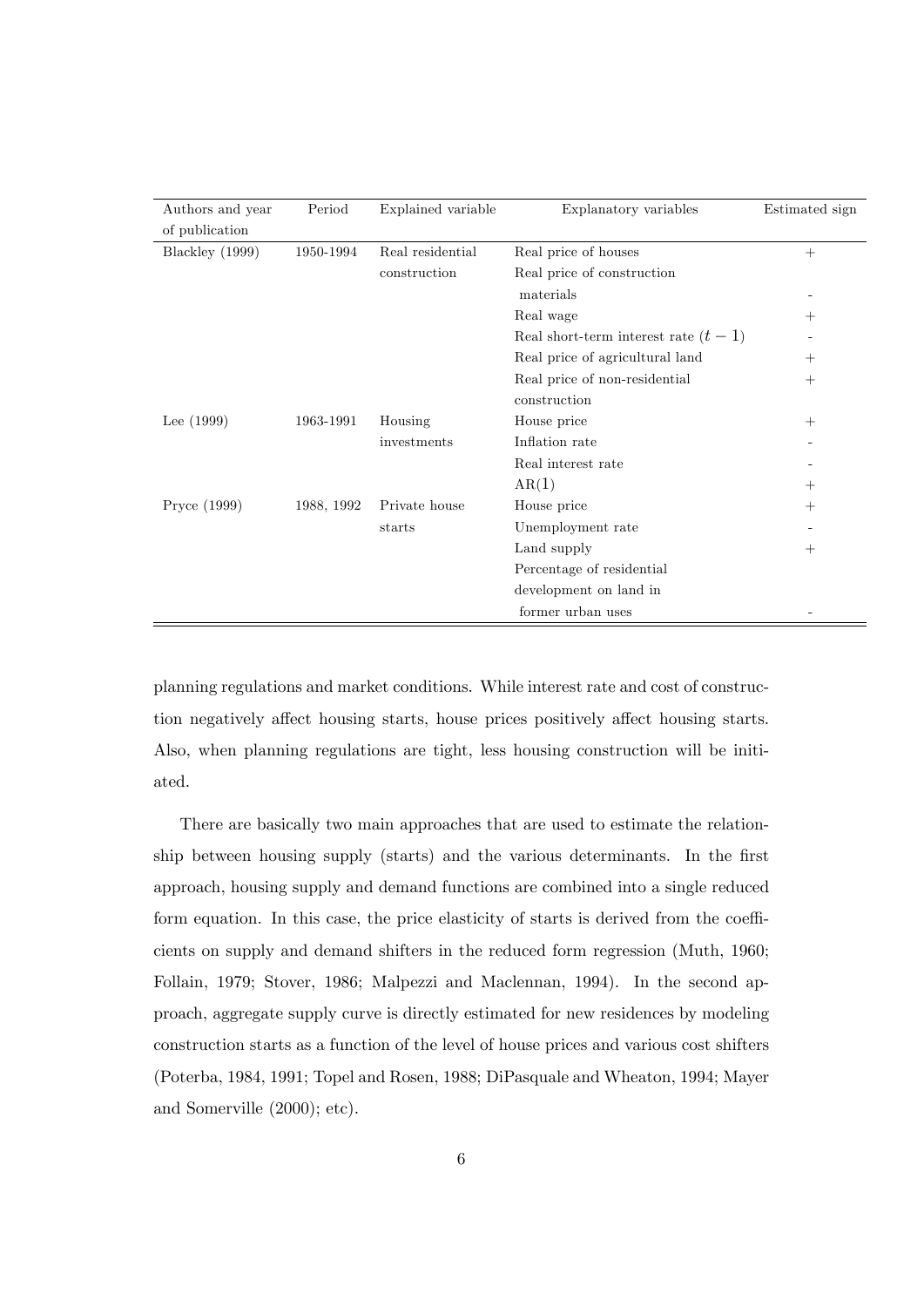One of the earlier studies that empirically examine the supply side of the housing market in the US is the study by Muth (1960). Muth regresses the rate of housing construction on the relative price of housing, income and mortgage interest rate using 8-year time series data from 1922-1929 inclusive. The equation he estimates is:

$$
I_t = \beta_0 + \beta_1 P_t + \beta_2 Y_t + \beta_3 R_t \tag{1}
$$

where  $I_t$  is the rate of housing construction,  $P_t$  is the long-run equilibrium price,  $Y_t$  is the per capita income and  $R_t$  is the long-run equilibrium interest rate on mortgages. He finds no significant relationship between output and price. He then reverses the model with house price as the dependent variable and the rate of housing construction and the other factors as the dependent variables. Again, Muth finds no significant relationship between price and quantity in this model and so concludes that housing supply is highly elastic. The annual time series data for the only 8-year period and the use of national data may give rise to this perfectly elastic evidence (Stover, 1986). Also the use of the reduced form equation instead of modeling only the supply side is another reason for Muth's conclusion (see Topel and Rosen, 1988).

In their widely cited paper, Topel and Rosen (1988) formalize the house building firms' decision of how many new residential units to start so as to maximise their profits in the presence of adjustment costs. They hypothesize that marginal costs rise with both level of and changes in new construction activity. As a result of this, when there is a positive demand shock, the building firms lower costs by smoothing their increase in output over a number of of periods rather than building all units at a time. They estimate the model

$$
I_t = \beta_0 + \beta_1 I_{t-1} + \alpha \beta_1 E_t I_{t+1} + \beta_2 P_t + \beta_3 R_t + u_t \tag{2}
$$

where  $E_t$  is the expectation formed at time t,  $\alpha$  is a discount factor and the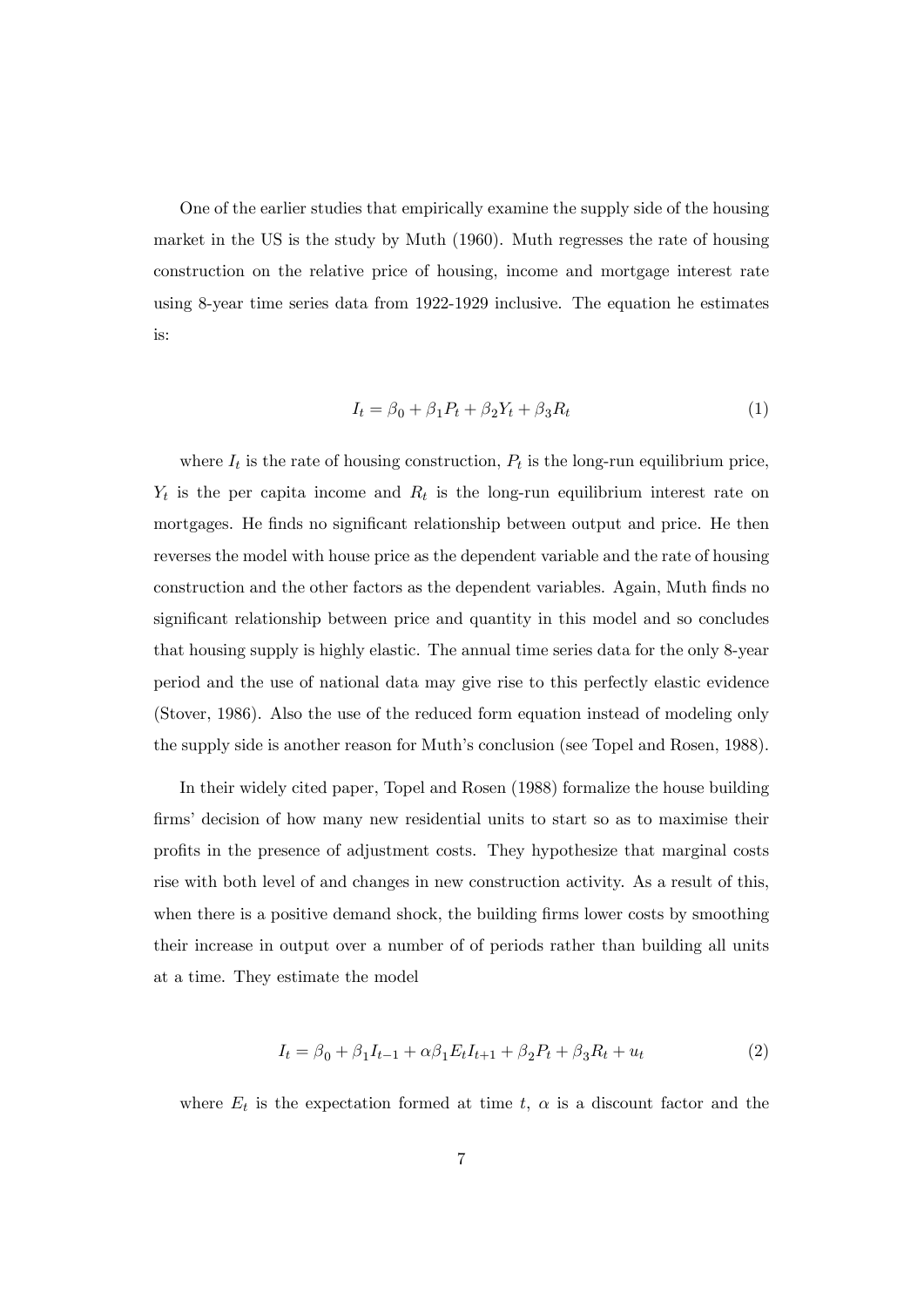rest of the notation is obvious.  $\beta_1$  reflects adjustment costs whose absence  $(\beta_1 = 0)$ reduces the model down to the simply supply schedule relating quantity to price.

The authors employ the instrumental variable approach to estimate Equation 2 because of the possible endogeneity of  $P_t$ , even though they indicate that endogeneity is unlikely to be a serious problem because investment is such a small fraction of existing stock. The instruments used include current and lagged values of interest rate, current and lagged values of income and current and lagged values of energy price index. Using quarterly data from 1963 to 1983, they find empirical evidence to support the introduction of dynamic adjustment cost aspects in housing supply models with both lagged and future starts being correlated with current period starts. They also estimate a long-run flow elasticity of 3. This approach is able to place new construction in a dynamic framework and the assumption that builders smooth production in response to shocks in demand is very intuitive. Their model is completely supply side, with all relevant demand-side information being captured in the price level of houses.

In their widely cited paper, DiPasquale and Wheaton (1994) present a stockadjustment model in which they allow for the possibility that it takes several years for the housing market to be in equilibrium. Their stock-flow model estimates current starts as a function of the difference between desired stock and the stock in the previous period adjusted for removals. They use the current price level as a proxy for the desired stock and include an estimate of the lagged stock in their regressions. They estimate housing supply elasticity to be in the range of 1.0 and 1.4.

Mayer and Somerville (2000) note that the nature and supply of land makes housing construction different from other forms of investment. According to them new residential construction starts increases only as needed to accommodate the new residents, a one time-event. Mayer and Somerville (2000) therefore estimate a model similar to that of DiPasquale and Wheaton (1994) but uses changes in house prices instead of the price levels used by DiPasquale and Wheaton (1994) as shown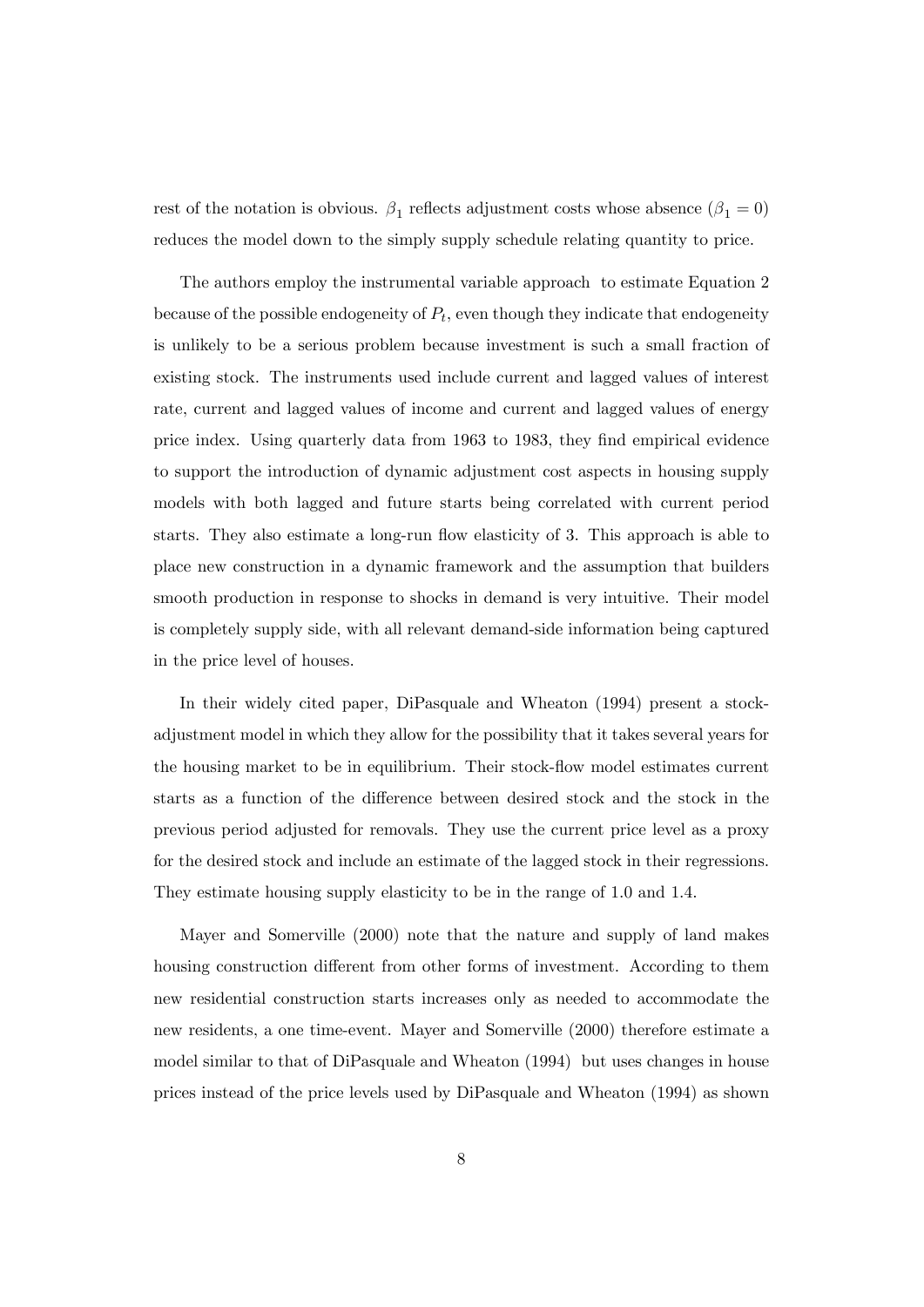in Equation 3

$$
I_t = g[\Delta P_t, ..., \Delta P_{t-j}, \Delta R_t, \Delta R_{t-1}, \Delta C_t]
$$
\n(3)

where I is housing start,  $P$  is house price change,  $R$  is real interest rate and  $C$  is the construction cost. They obtain supply elasticity of 0.08, substantially lower than that of DiPasquale and Wheaton (1994) above.

In the study by Malpezzi and Maclennan (2001), a long-term price elasticity of the supply of housing construction is estimated in the UK and USA employing the reduced price equation. Their work employ relatively long series of data. The available data they utilise in the UK covers the period 1850-1995, more than hundred and fifty years. For the US also, the data covers a period of more than a century, 1889-1994. They regress the price of new residential construction on gross domestic product (GDP) per capita, population, housing stock and an autoregressive representation. They estimate the price elasticity of supply to be approximately 0-4 and 4-13 in the UK and USA respectively. This means that the supply elasticity in the UK is far lower than that of the USA. This finding is also evidenced in Ball et al. (2010). One commonly suggested explanation for the lower price elasticity of supply in the UK is that housing supply in the UK is constrained by land availability problems due to a sluggish planning system (Ball et al., 2010; White and Allmendinger, 2003; Pryce, 1999).

Several important conclusions are drawn from the literature. First, local housing supply studies are relatively few as compared to the national and regional levels and since national supply elasticities are an aggregation of local elasticities, more and less responsive areas cannot be detected when national elasticities are estimated. This study provides further evidence about price elasticities for a local housing market.

Second, most of the local supply studies employ cross-sectional data because of the difficulty involved in gathering an appropriate time series data (see Bramley, 1993a, 1993b; Cheshire and Sheppard, 1995; Pryce, 1999; Ball et al.,2010). Cross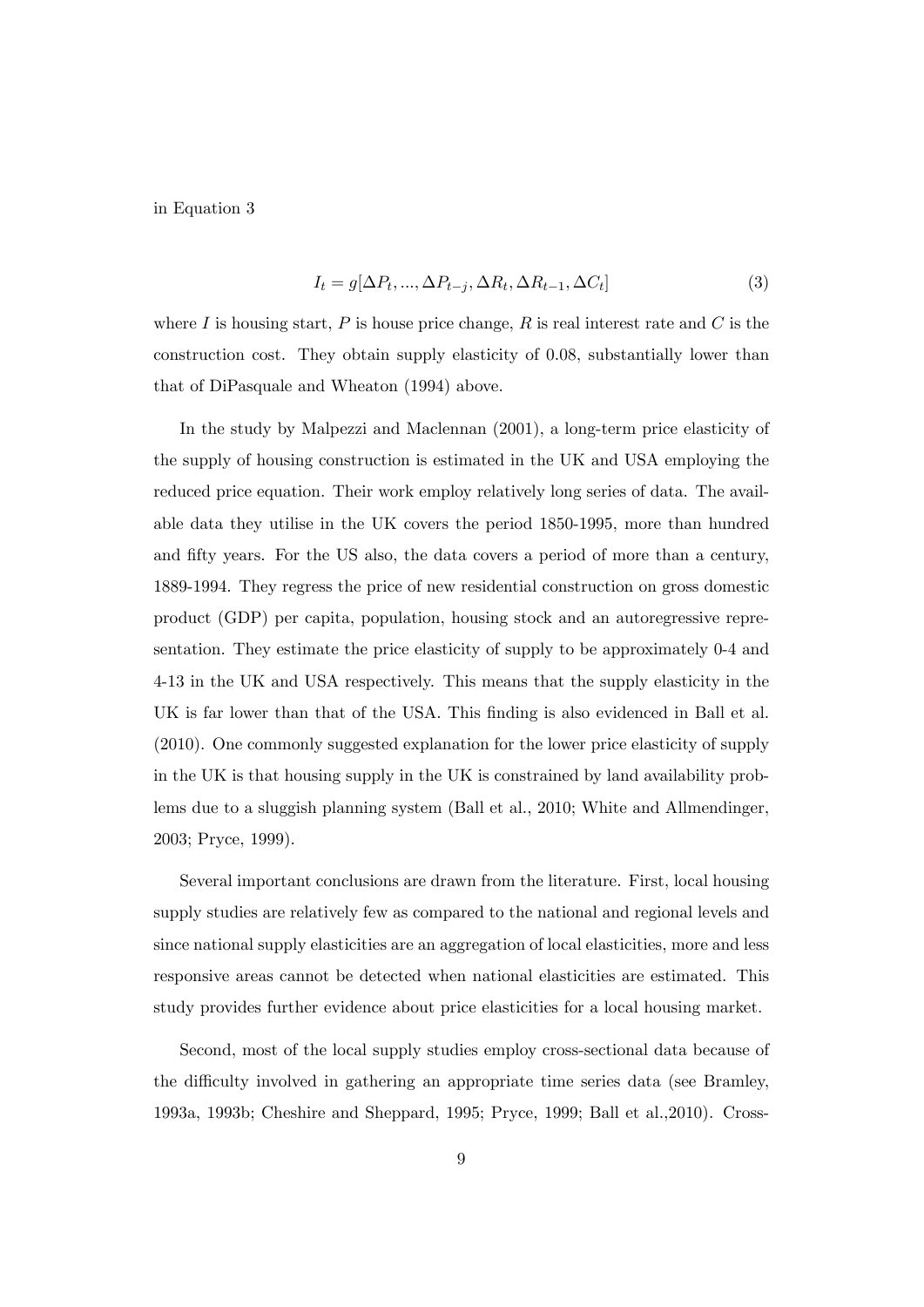sectional data however, do not provide the opportunity to examine the long-run elasticities of housing supply. This study mitigates such a problem by employing time series data over a twenty-five year period.

The third issue has to do with whether house price levels or house price changes should be used in empirical modelling. The magnitude of the price elasticity of housing supply are dependent on whether changes in the variables are used or their levels are used. The price elasticities are found to be greater when changes are used than when levels are used. Even though it is possible to make a case for either or both (Ball et al., 2010), the use of changes in house prices seems to be more consistent (Mayer and Somerville, 2000).

Finally, most of the studies using the time series data employ an instrumental variable (IV) approach instead of OLS (Mayer and Somerville, 2000; Tsoukis and Westaway, 1994; Topel and Rosen, 1988; etc). This is due to the possible endogeneity between starts and both current period house prices and construction costs.

## 3 Methodology

#### 3.1 The econometric model

The econometric model is based on the empirical papers examined above. Theory suggests that profit maximization aim of private real estate developers is influenced by demand (price for completed houses) and cost of construction, including the cost of land, building materials and borrowing. The basic model employed is similar to that of Mayer and Somerville (2000):

$$
I_t = f(\Delta P_t, ..., \Delta P_{t-j}, \Delta R_t, \Delta C_t)
$$
\n<sup>(4)</sup>

That is, current housing investment or starts  $(I_t)$  is expressed as a function of current and lagged changes in prices of houses and various cost shifters. Even though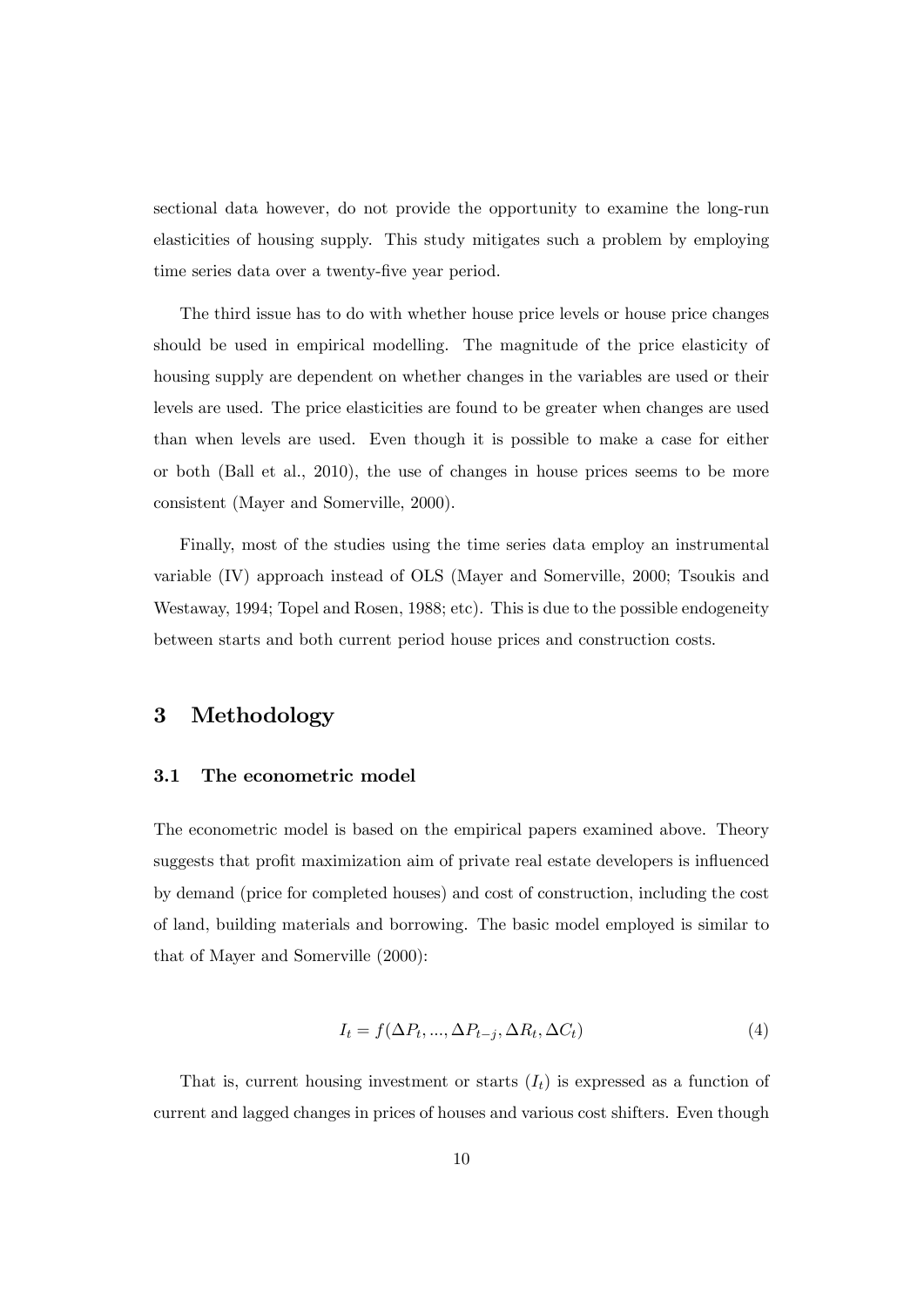in most of the housing supply literature house price levels are used (see for example Muth, 1960; Follain, 1979; DiPasquale and Wheaton, 1994; etc.), the use of changes in house prices rather than levels is more intuitive (see for example Blackley, 1999; Mayer and Somerville, 2000; Hwang and Quigley 2006). This is because changes in the scale of the home building industry may entail changes in price and so housing start may be viewed as a one-time event needed to accommodate a demand shock caused by an increase (a change) in house prices. Also, starts are usually generally stationary while house price levels are not. Changes in house prices are however stationary and so it is econometrically justified and intuitive for changes in house prices to be used. This model is completely supply side with all the relevant demand side information summarised in the house price change. All the demand factors are assumed to determine the price change.

Using Equation 4 as the basic model, several specifications are estimated by including or excluding some additional housing supply variables to analyse the impact on the price elasticity. The first model to be estimated is exactly as we have in Equation 4. From the literature, we expect the sign on the change in house prices to be positive and negative for cost of construction and interest rate. In model 2, the cost of construction is excluded from the basic model in order to analyse if the cost of construction has effect on price elasticities. The reason is that most studies have found the cost of construction to have no effect on housing supply (see for example Mayer and Somerville, 2000; Topel and Rosen, 1988; Poterba, 1984).

In the third model, the average number of days properties stay on the market until they are sold is included to the basic model. This variable has been found to have a large negative impact on housing supply (see for example Mayer and Somerville, 2000; Topel and Rosen, 1988). Thus, increase in the number of days suggests to suppliers that the market is slow and so starts will be reduced. In the same way, when the number of days decreases, the signal is that the condition of the market is good and so suppliers being rational will increase starts to supply more. The model is thus,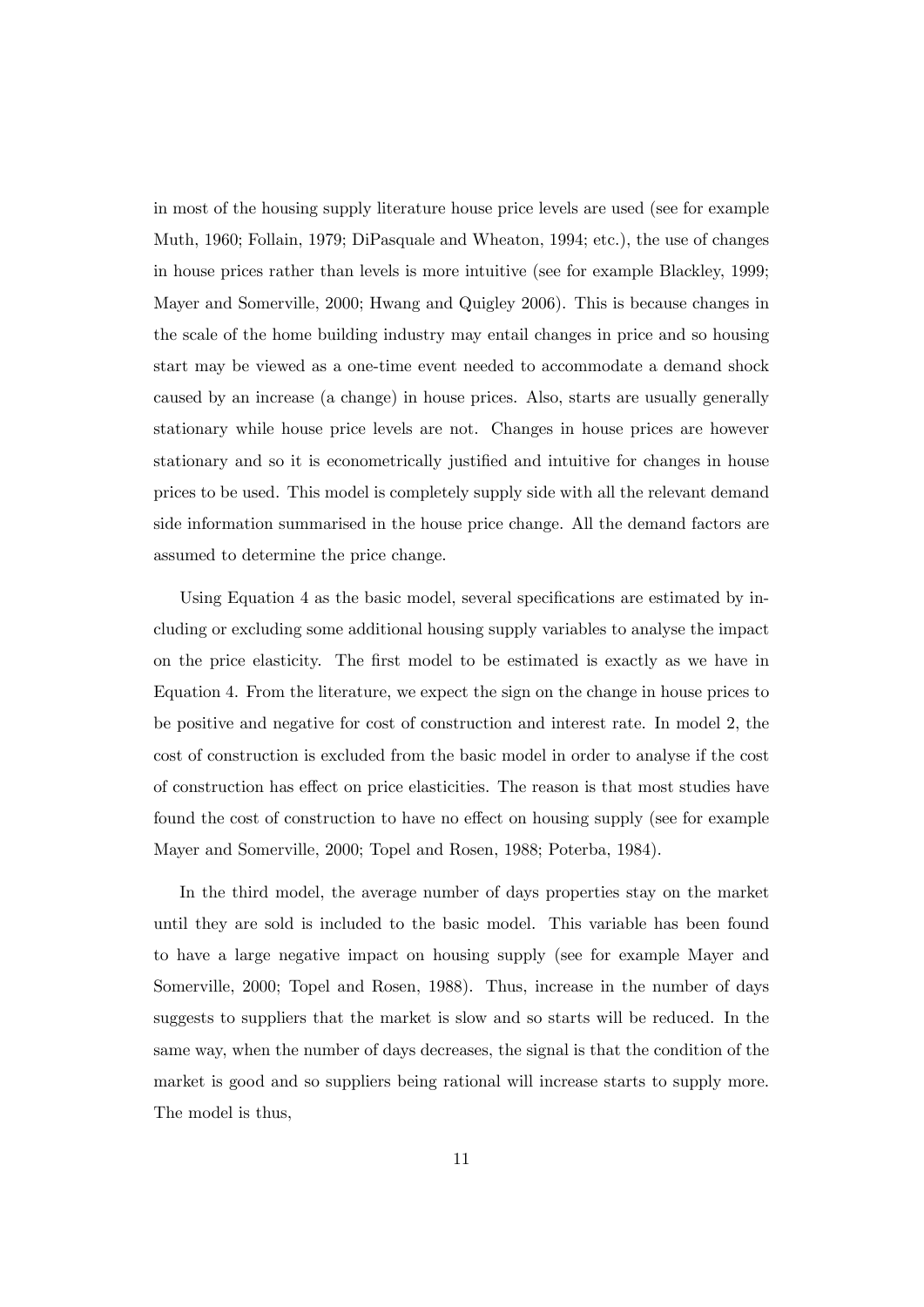$$
I_t = f(\Delta P_t, ..., \Delta P_{t-j}, \Delta R_t, \Delta C_t, \Delta T_t)
$$
\n
$$
(5)
$$

where  $T_t$  is the time on the market and all the other variables are defined above.

The impact of planning regulation on housing supply is also examined in the fourth model. In doing this, the ratio of building warrants approved to the total building warrant applications made is included in the basic model. An increase in the ratio suggests that more land has been made available for development and so with all other things being equal, supply will also increase. We therefore expect a positive sign on the ratio of building warrants approved to the total building warrant applications made. The model is presented by Equation 6

$$
I_t = f(\Delta P_t, ..., \Delta P_{t-j}, \Delta R_t, \Delta C_t, \Delta(BWG_t/BWA_t))
$$
\n(6)

where  $BWG_t/BWA_t$  is the ratio of building warrants granted to the total number of building warrant applications in the Aberdeen City district council. Planning variables have not been found in any of the national and regional models reviewed above. In the local models that use planning variables also, the dataset employed has been mainly cross-sectional covering just a few years. Employing the ratio of building warrants approved to the total building warrant applications in such a local model with about twenty-Öve year quarterly data is clearly a major contribution to the literature and the results will help to analyse the true impact of planning regulation in the long-run.

In model 5, the lagged stock is introduced into the basic model to control for the role of depreciation in explaining new housing construction. If we assume a constant depreciation rate as almost all supply studies do, then starts should increase with the stock as more units depreciate and need to be replaced. We therefore expect a positive relationship between starts and lagged stock as evidenced in many of the housing supply literature (DiPasquale and Wheaton, 1994; Mayer and Somerville, 2000). The model is thus,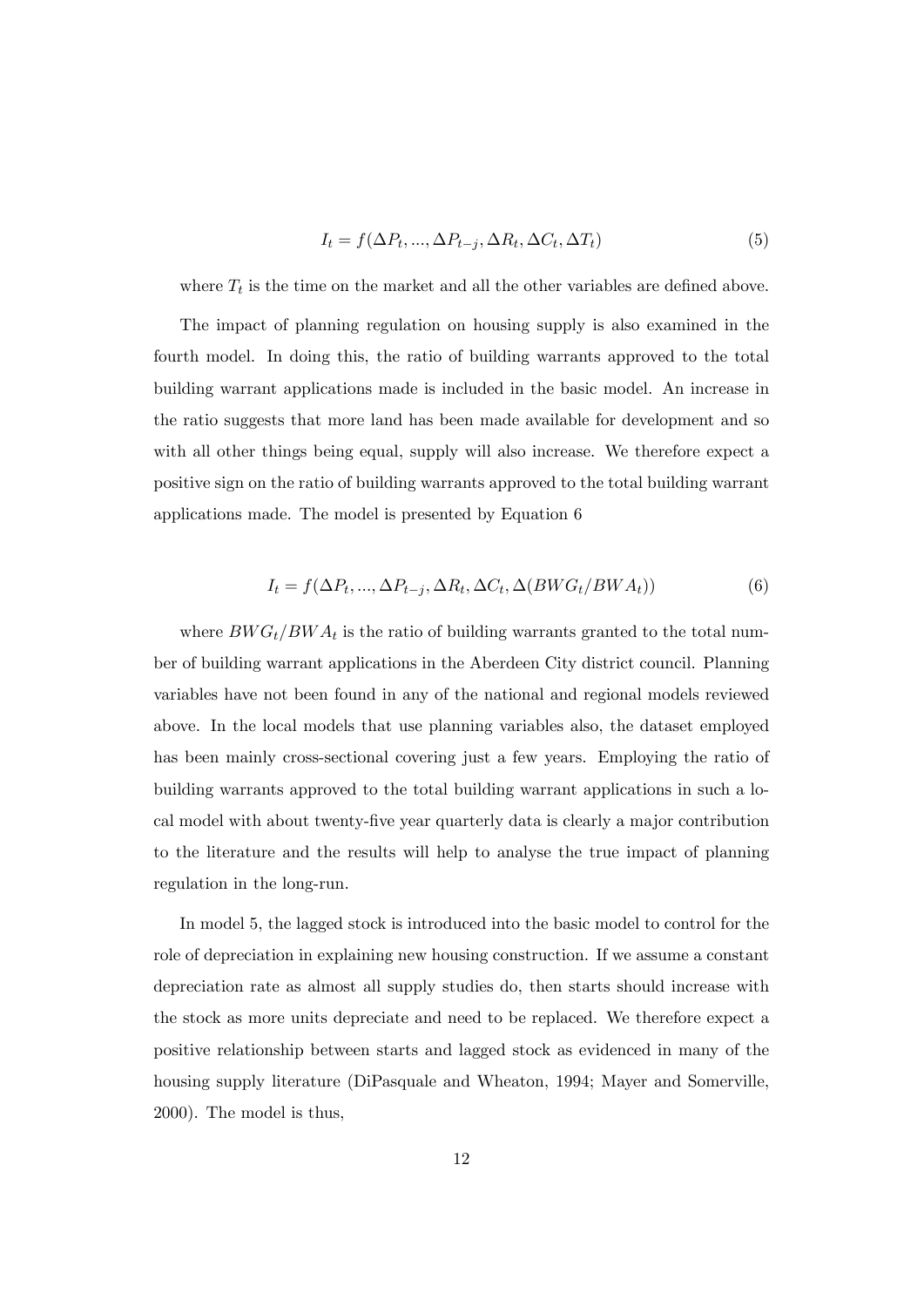$$
I_t = f(\Delta P_t, ..., \Delta P_{t-j}, \Delta R_t, \Delta C_t, S_{t-1})
$$
\n
$$
\tag{7}
$$

where  $SQ_{t-1}$  is the lagged of the total dwelling stock.

In the sixth model, the lagged of the dependent variable, housing starts, is introduced into the basic model to find out if the past construction starts affect the current construction starts. Like the inclusion of the stock, we expect a positive relationship between starts and lagged stock.

$$
I_t = f(\Delta P_t, ..., \Delta P_{t-j}, \Delta R_t, \Delta C_t, I_{t-1})
$$
\n(8)

In model seven, the adjustment cost hypothesis by Topel and Rosen (1988) is incorporated into the basic model. The assumption that marginal costs rise with both level of and changes in new construction and so building firms lower costs by smoothing their increase in output over a number of period is very intuitive and evidence of this has been found by Topel and Rosen (1988), Tsoukis and Westaway (1994), and Kenny (2003). We therefore introduce both lagged of housing start  $(I_{t-1})$  and expected future housing start  $(E_t I_{t+1})$  into the model. The model is presented by Equation 9.

$$
I_t = f(\Delta P_t, ..., \Delta P_{t-j}, \Delta R_t, \Delta C_t, (\alpha E I_{t+1} + I_{t-1}))
$$
\n
$$
(9)
$$

where  $EI_{t+1}$  and  $I_{t-1}$  are the future and lagged starts respectively.  $\alpha$  is the discount factor which constraints the coefficients of  $EI_{t+1}$  and  $I_{t-1}$  to differ. Following Topel and Rosen (1988), the discount factor,  $\alpha$ , is taken to be 0.98.

In the eight model, all the variables with the exception of the lagged stock are included in basic model to analyse their impact on both new construction and price elasticity of supply. The lagged stock is dropped in this model so that multicollinearity problem likely to arise as a result of the inclusion of both lagged stock and lagged starts will be avoided. This model is presented by Equation 10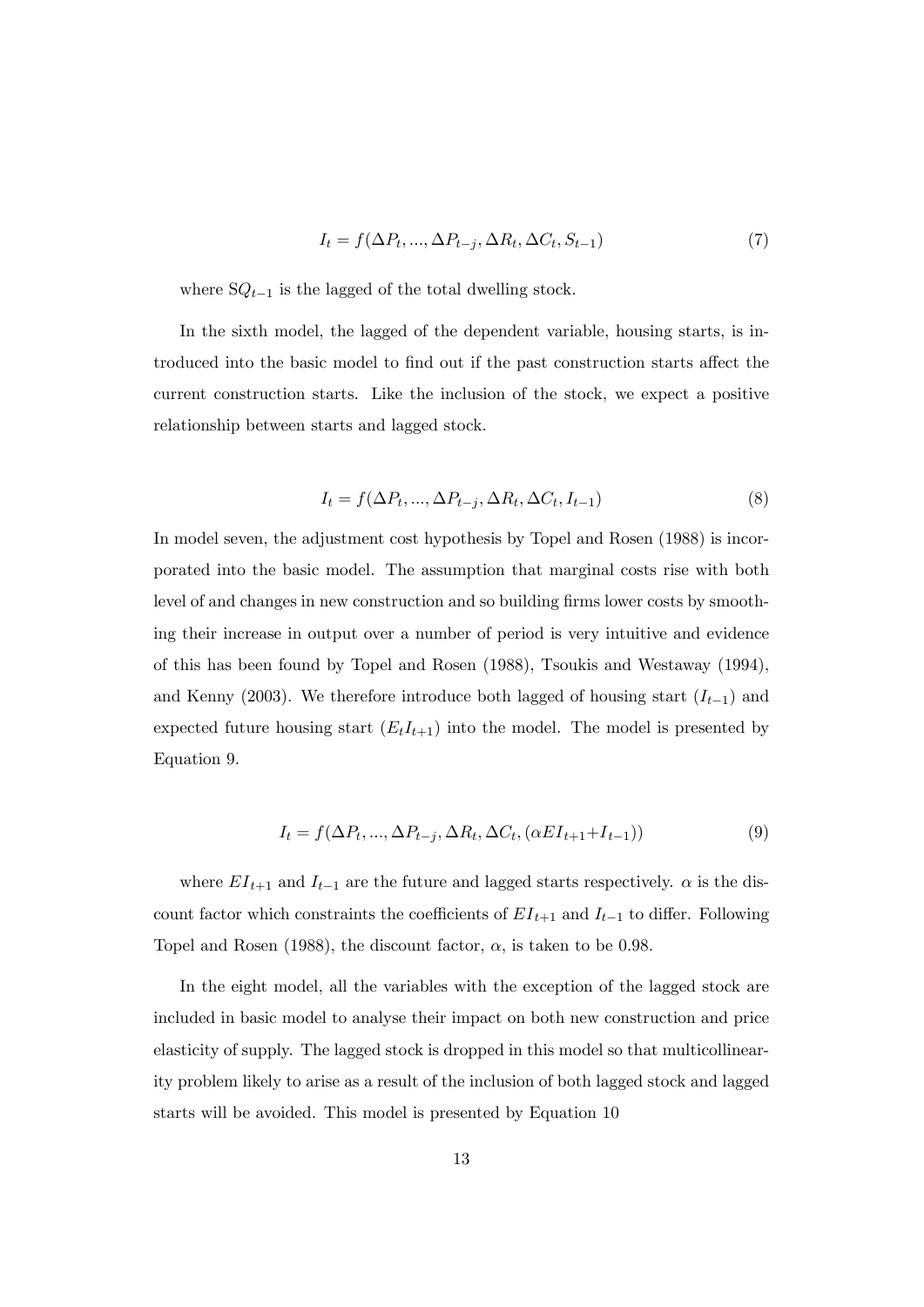$$
I_t = f(\Delta P_t, ..., \Delta P_{t-j}, \Delta R_t, \Delta C_t, \Delta T_t, \Delta (BWG_t/BWA_t), (\alpha EI_{t+1} + I_{t-1})) \tag{10}
$$

Following Mayer and Somerville (2000), Tsoukis and Westaway (1994) and Topel and Rosen (1988), we estimate all these models using instrumental variables (IV) approach. The reason for the use of the IV approach is due to the possible endogeneity between housing starts and both current period changes in house prices and construction costs.

The endogeneity problem arises because while price and cost ináuence new residential construction, the price of a property and construction costs are also ináuenced by property supply. If more properties are supplied and demand remains the same, then prices will fall. In the same way, as more construction takes place as a result of the desire to supply more properties then there will be more demand for land, construction materials and labour; hence construction cost will increase. Therefore, when house prices and construction enter into Equation 4 using OLS, then one of the OLS classical assumptions that the variables should be linearly independent is violated and hence the results will be biased. More so, the error term will not be uncorrelated with the independent variables.

Endogeneity is however not likely to be a serious problem because housing start is just a small fraction of existing stock. The variables used as instruments to represent house price include current and lagged values of one-year libor rate to represent the user cost of capital, current and lagged changes in GDP to represent changes in income, current and lagged changes in the ratio of the volume of transactions to actual housing stock, changes in population as well as the exogenous variables. Since there is no appropriate instrument that are not correlated with housing demand to correct for the endogeneity between starts and cost of building materials, we use lagged changes in the real building materials (Mayer and Somerville, 2000).

We also include seasonal dummies and trend variable in all the regressions. The AR(1) term is also included to analyse if the disturbance terms are serially correlated.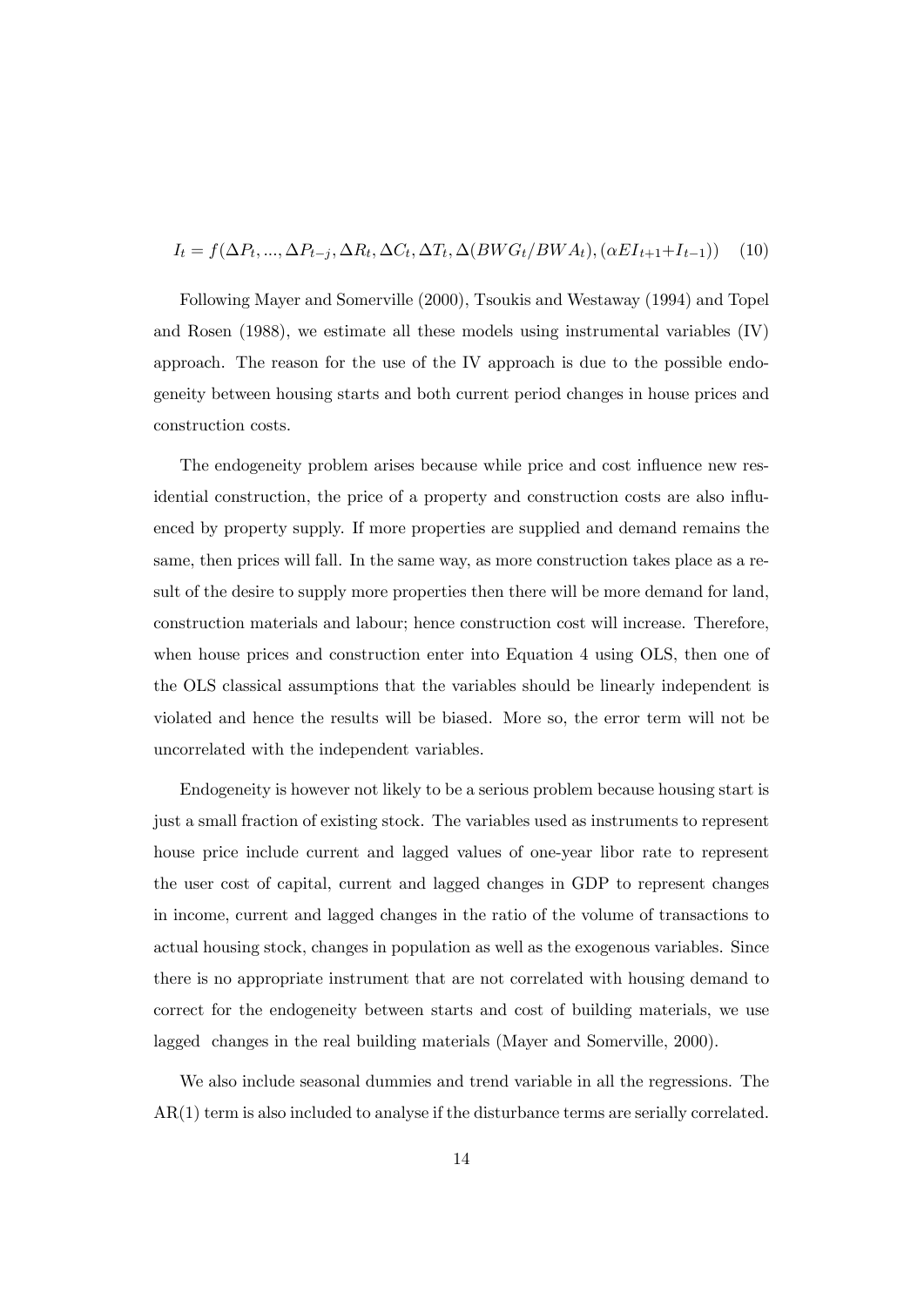#### 3.2 Stationarity

Stationarity is a situation where the mean, variance and auto-covariance are constant over time, that is, the movement of the variable does revert to the mean (Wooldridge, 2009). When a variable is integrated of order zero, that variable is stationary. A variable that has to be differentiated once to become stationary is integrated of order one. Wigren and Wilhelmsson (2007) note that when non-stationary variables are used to perform regressions, the results become spurious. The stationary assumption of individual variable plays a crucial role in our modeling strategy and hence the official tests.

The variables are tested for stationarity using two different unit root tests, namely, the Augmented Dickey Fuller (ADF) Test and the Kwiatkowski-Phillips-Schmidt-Shin (KPSS) Test. These two stationarity tests are employed because they make different assumption about the null hypothesis. The ADF test is a form of unit root test that has been utilised over the years to analyse whether series are stationary. This is done by testing the hypothesis that the lagged level of a variable can explain the change. We test the null hypothesis that the series are unit root. That is,  $H_0: \beta_1 = 0$ . If the null hypothesis can be rejected, that is  $H_1: \beta_1 \neq 0$ , then the variable is stationary. The null hypothesis of a unit root is rejected in favour of stationarity if the test statistic is more negative than the critical value (Wooldridge, 2009).

The KPSS test however is used to test the null hypothesis that an observable time series is stationary around a deterministic trend and do not have a unit root. That is,  $H_0: \beta_1 \neq 0$ . The KPSS test can be estimated with or without a time trend. In this study, we estimate it without the time trend so as to enable us compare accurately the two tests. When we test both the unit root hypothesis (ADF) and the stationarity hypothesis (KPSS), we can distinguish series that appear to be stationary and series that appear to be non-stationary so as to be sure whether the series are stationary or integrated.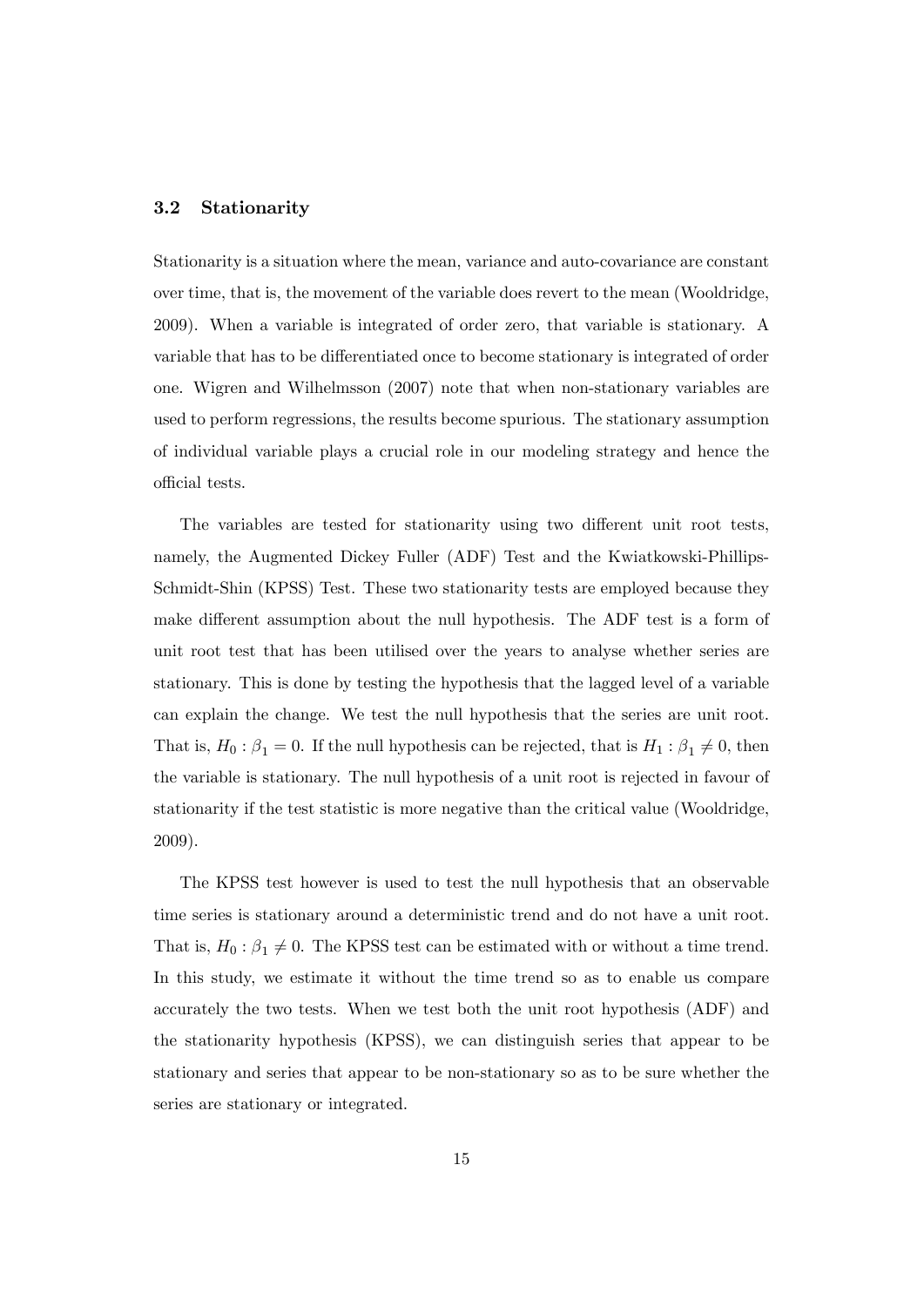## 4 Data

The variables that are used for the empirical part of this paper are described in this section. The variables are housing starts  $(I)$ , actual housing stock  $(S)$ , house prices  $(P)$ , cost of raw building materials  $(C)$ , the interest rate  $(R)$ , real gross domestic product  $(Y)$ , time on the market  $(T)$ , volume of housing transactions  $(V)$ , the number of building warrant applications  $(BWA)$ , the number of building warrants granted  $(BWG)$  and population  $(POP)$ .

The housing starts variable is defined as the number of new private single-family housing starts in the Aberdeen City district council. The housing starts information is sourced from the Scottish Government Statistics. According to the Scottish Government Statistics, a dwelling is considered as started on the date that work begins on the foundations of the block of which the dwelling will form a part, and not on the date when site preparations begin.

The house price series is measured as an index (constant quality). The house prices are sourced from the Aberdeen Solicitors' Property Centre (ASPC) together with the characteristics of the properties transacted. Using this dataset, we are able to construct constant-quality house price indices for the period under study using the explicit time-variable hedonic model. The base period for the index is the first quarter of 1986 (1986Q1=100). The raw building material cost index is also sourced from the Building and Construction Information Service (BCIS) department of the Royal Institution of Chartered Surveyors (RICS). Even though this is published at the national level, we expect the material costs to be similar in the entire UK. Both the housing price index series and the raw building material cost index series are transformed from nominal to real values based on the retail price index (RPI). The RPI is sourced from the Office of National Statistics (ONS).

The next variable we describe is the interest rate. This is defined as the nominal three month Treasury Bill rate and it is sourced from the Office of National Statistics. The real gross domestic product variable is defined as the real gross domestic product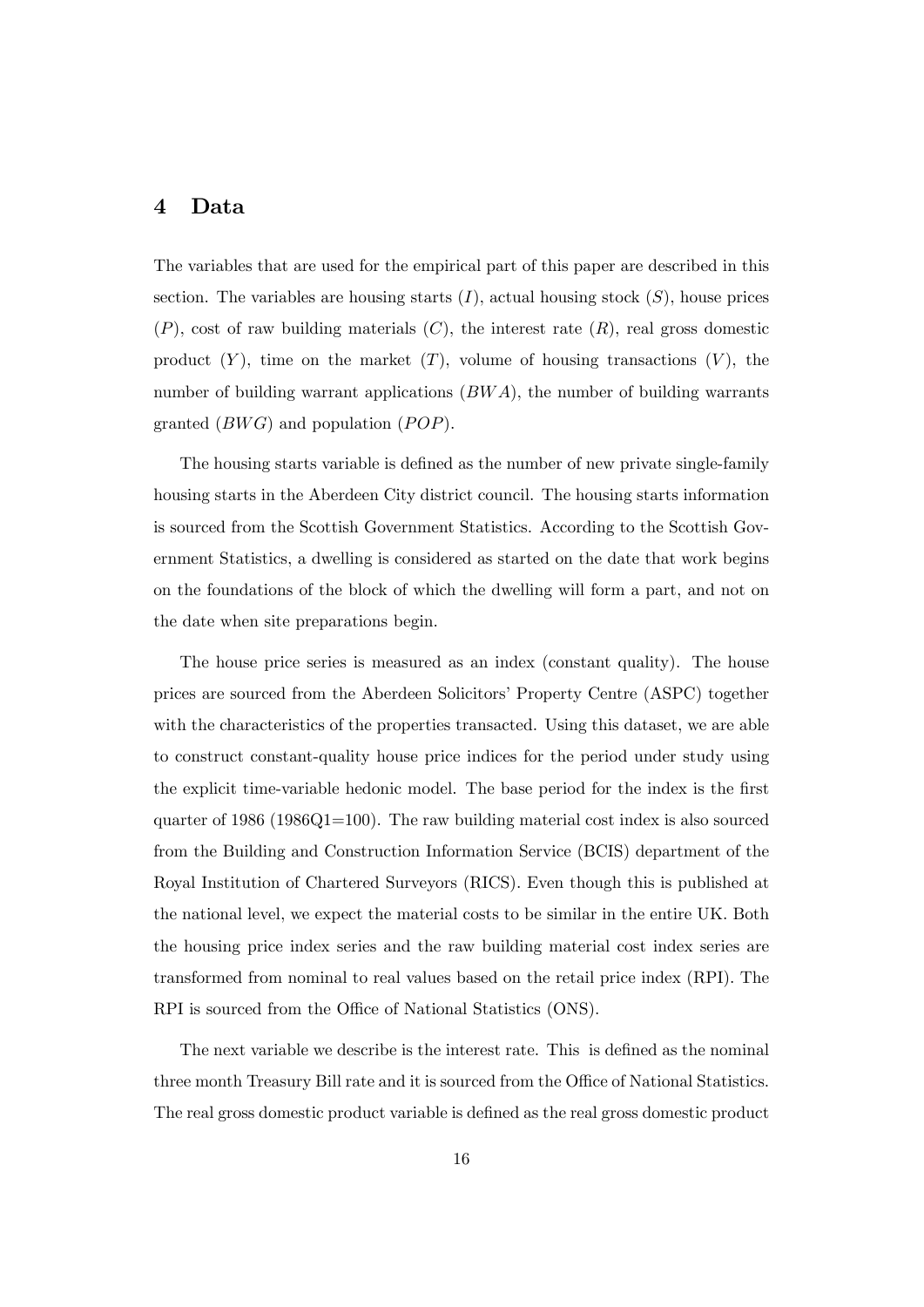in Scotland. Since GDP is not consistently available at the local level for the time period employed for this analysis, the regional values are used to represent the local area. Since this variable does not enter Equation 4 directly but rather as an instrument together with other variables, it is not likely to bias the results. The GDP information is also sourced from the Office of National Statistics. The GDP variable is measured in pounds sterling and in nominal terms but it is transformed to real values using the RPI. Population is defined as the number of people within the Aberdeen City district council. The population figures are sourced from the General Register Office for Scotland.

The time on the market is the average number of days properties in Aberdeen stay on the market per quarter before they are eventually sold. This variable is calculated as the difference between the date the properties are advertised and the date they are actually sold. Both the advertisement and sold dates are sourced from the ASPC dataset. The volume of transactions is also sourced from the ASPC dataset and it is defined as the number of properties that are sold every quarter in Aberdeen. The ratio of the volume of transactions to the actual building stock is used as an instrument since it gives the signal of demand and hence house price. The building warrant applications are the number of building applications made by private developers to start new housing development in Aberdeen. The building warrant granted on the other hand are the number of building warrants approved by the city council to private developers. These information are sourced from the Aberdeen City Council (ACC). The ratio of BWG to BWA is used to analyse the impact of planning regulation on housing supply.

Table 2 presents the summary statistics of the variables. The dataset comprises of quarterly data of these variables and covers the period from the Örst quarter of 1986 to the fourth quarter of 2010 (1986Q1- 2010Q4), that is, a 25 year period or a total of 100 quarters. From the Table, the average starts in Aberdeen is 173 every quarter with the minimum and maximum starts being 1 and 590 respectively. The standard deviation is about 124, which is almost 72% around the mean value,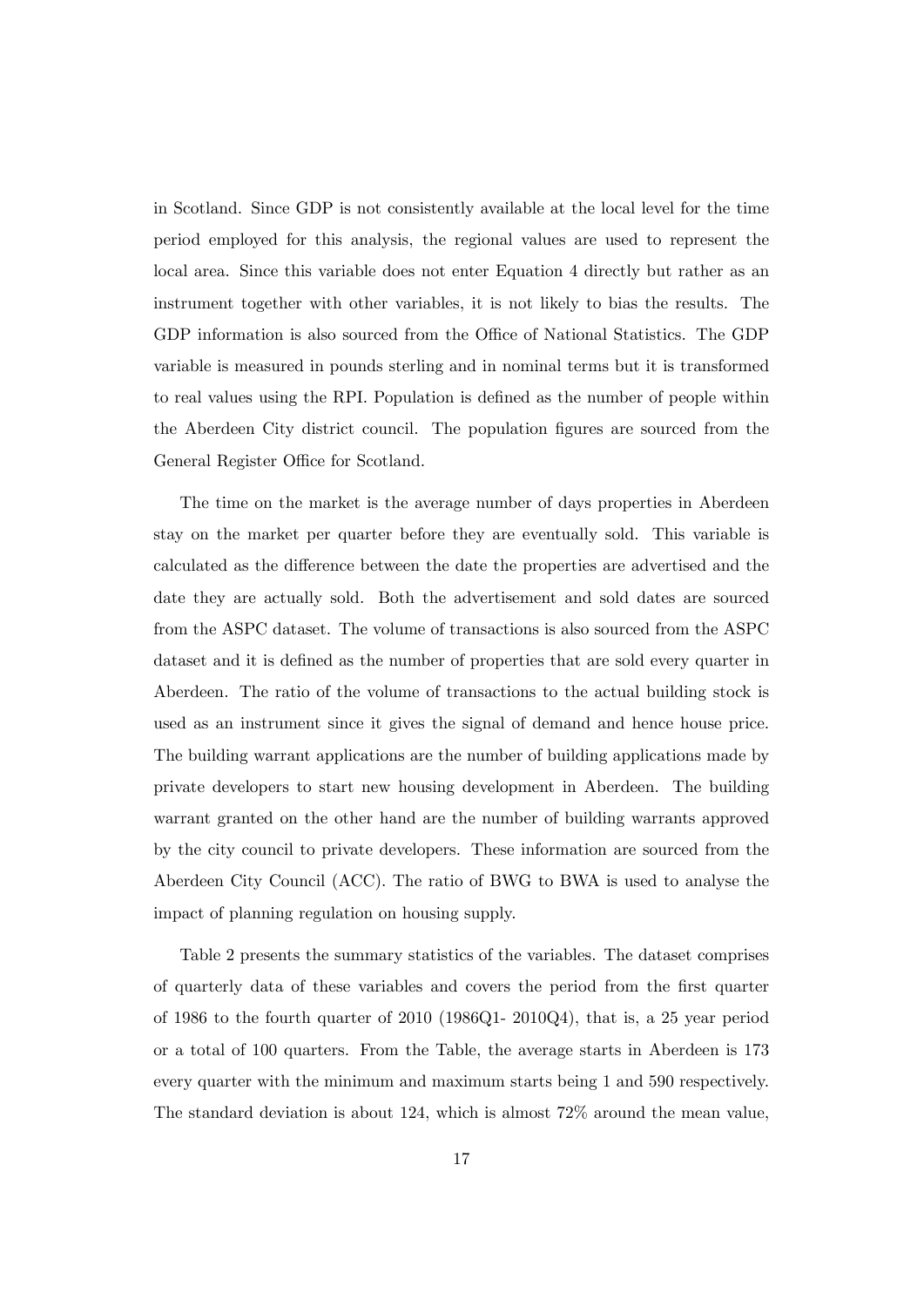| Variables                           | Unit           | Average  | Min.     | Max.   | Std. Dev. |
|-------------------------------------|----------------|----------|----------|--------|-----------|
| <b>Starts</b>                       | Number         | 172.89   |          | 590    | 124.35    |
| Stock                               | Number         | 96055.87 | 89093    | 102570 | 4078.229  |
| Property price index rate of change | Percentage     | 0.95     | $-6.64$  | 6.27   | 2.38      |
| Material cost index rate of change  | Percentage     | 1.09     | $-1.03$  | 4.41   | 1.16      |
| Retail price index                  | Percentage     | 3.52     | $-1.38$  | 10.43  | 2.09      |
| Interest rate                       | Percentage     | 6.40     | 0.39     | 14.50  | 3.40      |
| Gross domestic product growth rate  | Percentage     | 1.36     | $-2.55$  | 3.74   | 0.90      |
| Population growth rate              | Percentage     | 0.01     | $-0.36$  | 0.47   | 0.22      |
| Time on the market                  | Number of days | 108.54   | 36.11    | 215.41 | 44.40     |
| Volume of transactions              | Number         | 1115.73  | 567      | 1712   | 243.02    |
| BWA                                 | Number         | 580.05   | 1        | 1244   | 349.91    |
| <b>BWG</b>                          | Number         | 537.33   | $\theta$ | 1220   | 334.54    |

Table 2: Summary statistics of data

meaning a very high volatility. The average number of housing stock in Aberdeen is also about 96,056. That is, housing starts are only about 0.18% of the existing stock, far less than approximately 2% reported from other studies. The reason for this small starts in Aberdeen may be attributed to the fact that most of the new developments take place at the outskirts of Aberdeen where land is more available and these areas are governed by the Aberdeenshire Council and so are excluded from the study.

From the table, the average percentage rate of change in house prices in Aberdeen is about 0.95% per quarter with the minimum and maximum rate of change being -6.64% and 6.27% respectively. The rate of change of building material cost is about 1.09% every quarter. The minimum and maximum rate of changes are -1.03% and 4.41% respectively. The rate of change of PPI seems more volatile than the MCI with their standard deviations being 2.38% and 1.16% around their means respectively. The average inflation rate is also  $3.52\%$  with a standard deviation of 2.09%.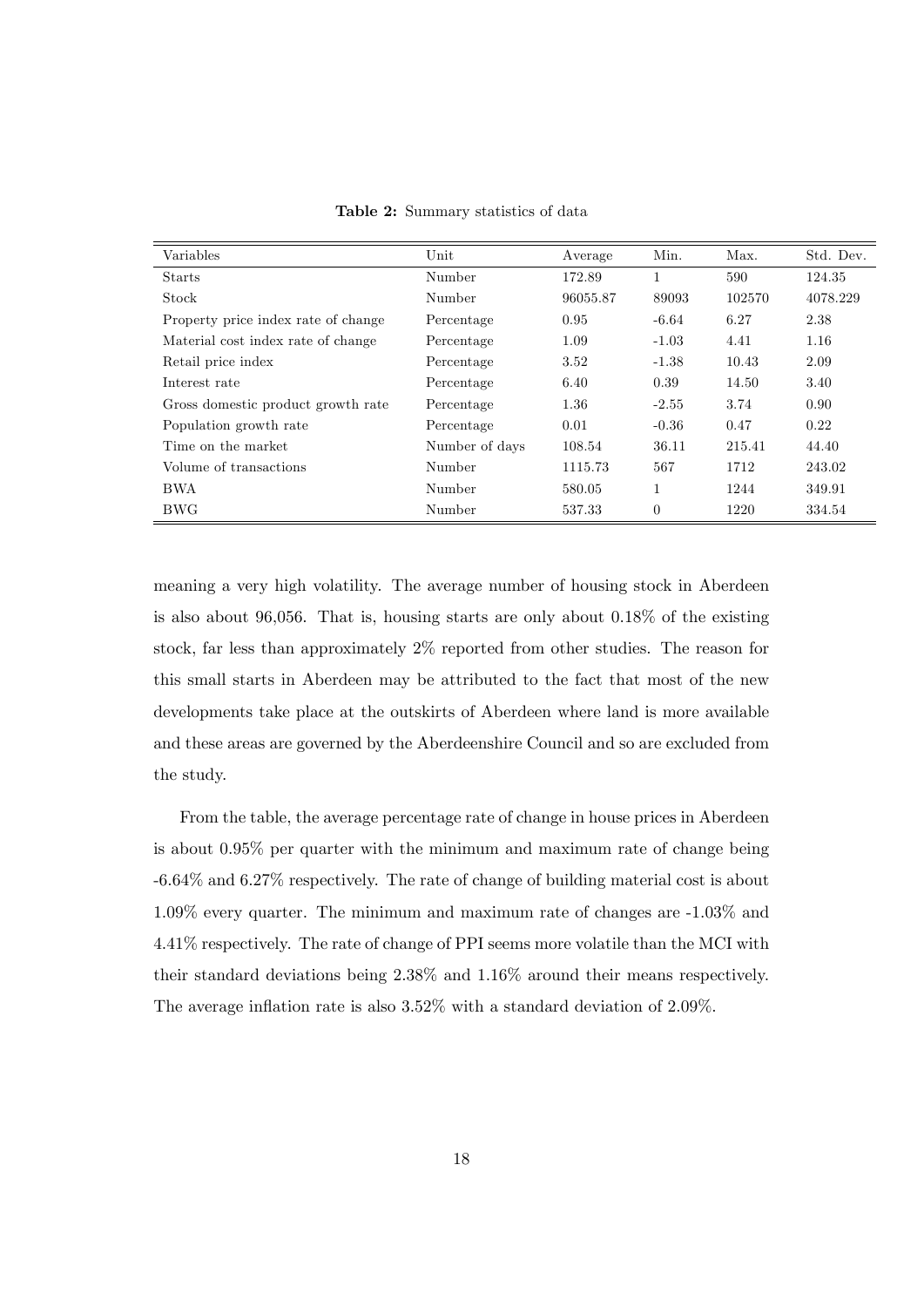## 5 Empirical Results

#### 5.1 Pre-test (stationary test) of the data

Table 3 presents the results obtained from the two stationarity tests, namely the Augmented Dickey-Fuller (ADF) test and the KPSS test. The table shows that generally most of the variables are not stationary when they are in levels. The variables that are stationary in levels according to both tests are housing starts and the ratio of volume of transactions to the stock. The real gross domestic product is also stationary in levels using the ADF test but it is integrated in order one when the KPSS test is used.

The variables, real property price index, real material cost index, nominal interest rate, population, time on the market and the ratio of building warrants granted to building warrant applications are integrated in order of one according to both the ADF and the KPSS tests. That is, these variables are only stationary when their changes rather than levels are used. This means that when these variables are employed in their levels rather than changes to do the regressions, then they will be inconsistent since starts are stationary in their levels.

While stock is integrated in order of one according to the KPSS test, it is not stationary even by differencing or taking its trend using the ADF test. A similar finding is reported by Mayer and Somerville (2000) using the ADF test. To ensure consistency with the other variables, integration order of one reported by the KPSS is accepted for the dwelling stock variable. In general, both the ADF and the KPSS produce similar.

#### 5.2 Regression results

Table 4 presents the results obtained from the empirical modeling. The first column in the table shows the variables included in the models. The lags are chosen to be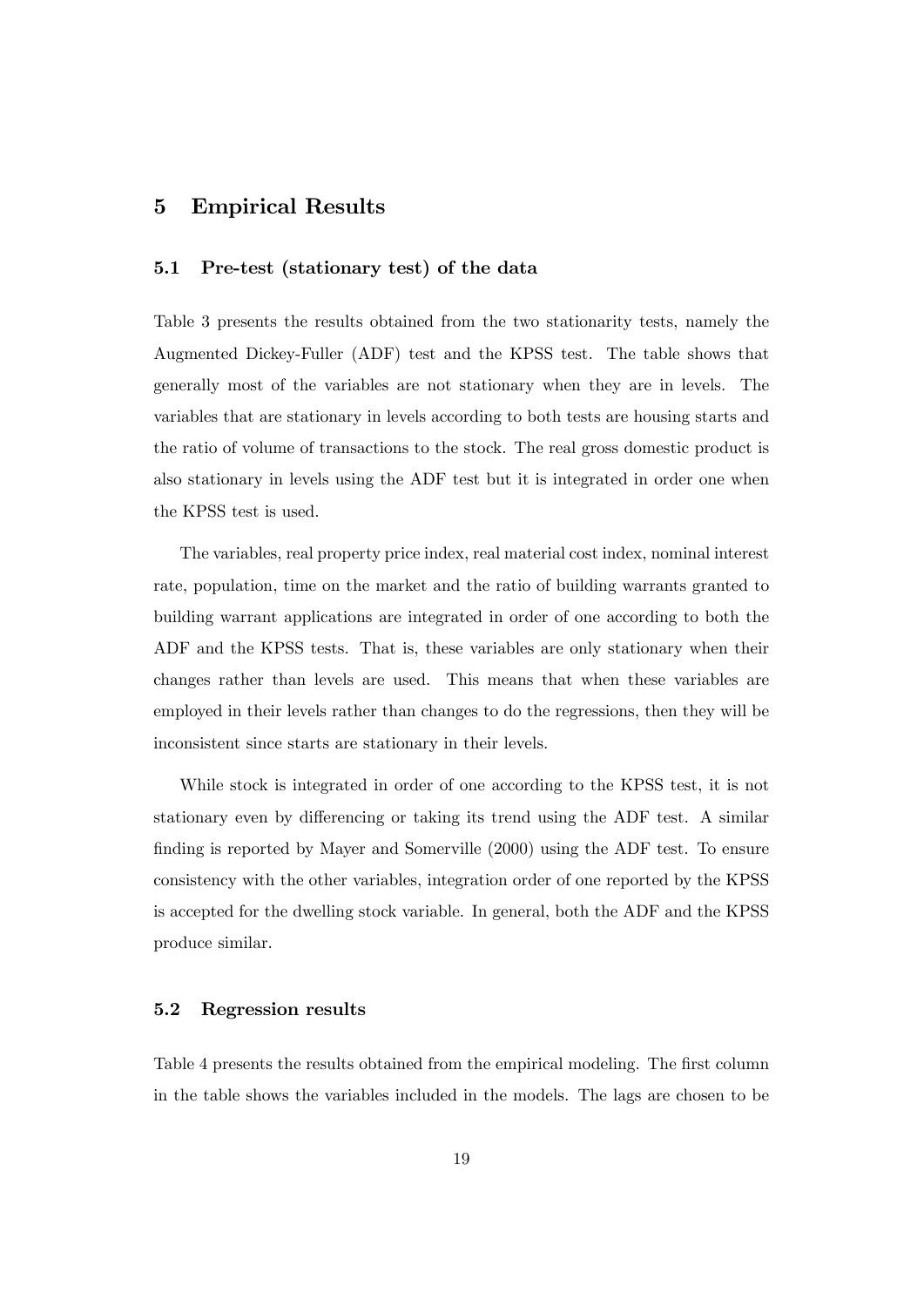| Variables                   |                                  | ADF               |                 | <b>KPSS</b>       |
|-----------------------------|----------------------------------|-------------------|-----------------|-------------------|
|                             | T-statistics                     | Integration order | T-statistics    | Integration order |
| <b>STARTS</b>               |                                  | I(0)              |                 | I(0)              |
| Level                       | $\textbf{-5.867}^{\textbf{***}}$ |                   | 0.390           |                   |
| <b>STOCK</b>                |                                  |                   |                 | I(1)              |
| Level                       | $-1.323$                         |                   | $0.869^{***}\,$ |                   |
| Change                      | $-2.100$                         |                   | $0.372^{\ast}$  |                   |
| REAL PROPERTY PRICE INDEX   |                                  | I(1)              |                 | I(1)              |
| Level                       | $-0.028$                         |                   | $0.832***$      |                   |
| Change                      | $-8.299***$                      |                   | 0.077           |                   |
| REAL MATERIAL COST INDEX    |                                  | I(1)              |                 | I(1)              |
| Level                       | $-0.818$                         |                   | $0.876***$      |                   |
| Change                      | $-10.369***$                     |                   | $0.127\,$       |                   |
| NOMINAL NTEREST RATE        |                                  | I(1)              |                 | I(1)              |
| Level                       | $-0.992$                         |                   | $0.709***$      |                   |
| Change                      | $-8.815***$                      |                   | 0.051           |                   |
| REAL GROSS DOMESTIC PRODUCT |                                  | I(0)              |                 | I(1)              |
| Level                       | $-5.823***$                      |                   | 0.877           |                   |
| Change                      |                                  |                   | $0.561*$        |                   |
| <b>POPULATION</b>           |                                  | I(1)              |                 | I(1)              |
| Level                       | $-0.258$                         |                   | $0.816***$      |                   |
| Change                      | $-3.109$                         |                   | $0.485*$        |                   |
| TIME ON THE MARKET          |                                  | I(1)              |                 | I(1)              |
| Level                       | $-1.697$                         |                   | $0.775***$      |                   |
| Change                      | $-9.048***$                      |                   | 0.079           |                   |
| RATIO OF VOLUME TO STOCK    |                                  | I(0)              |                 | I(0)              |
| Level                       | $\textbf{-4.336}^{\ast\ast\ast}$ |                   | 0.204           |                   |
| RATIO OF BWG TO BWA         |                                  | I(1)              |                 | I(1)              |
| Level                       | $-2.332$                         |                   | $0.528***$      |                   |
| Change                      | $-15.683***$                     |                   | 0.108           |                   |

#### Table 3: Unit root tests for stationarity

We reject the null hypothesis of a unit root using the ADF test, and reject the null hypothesis of stationarity using the KPSS test at the following levels of significance: \*, \*\*, \*\*\* representing 10%, 5% and 1% level respectively.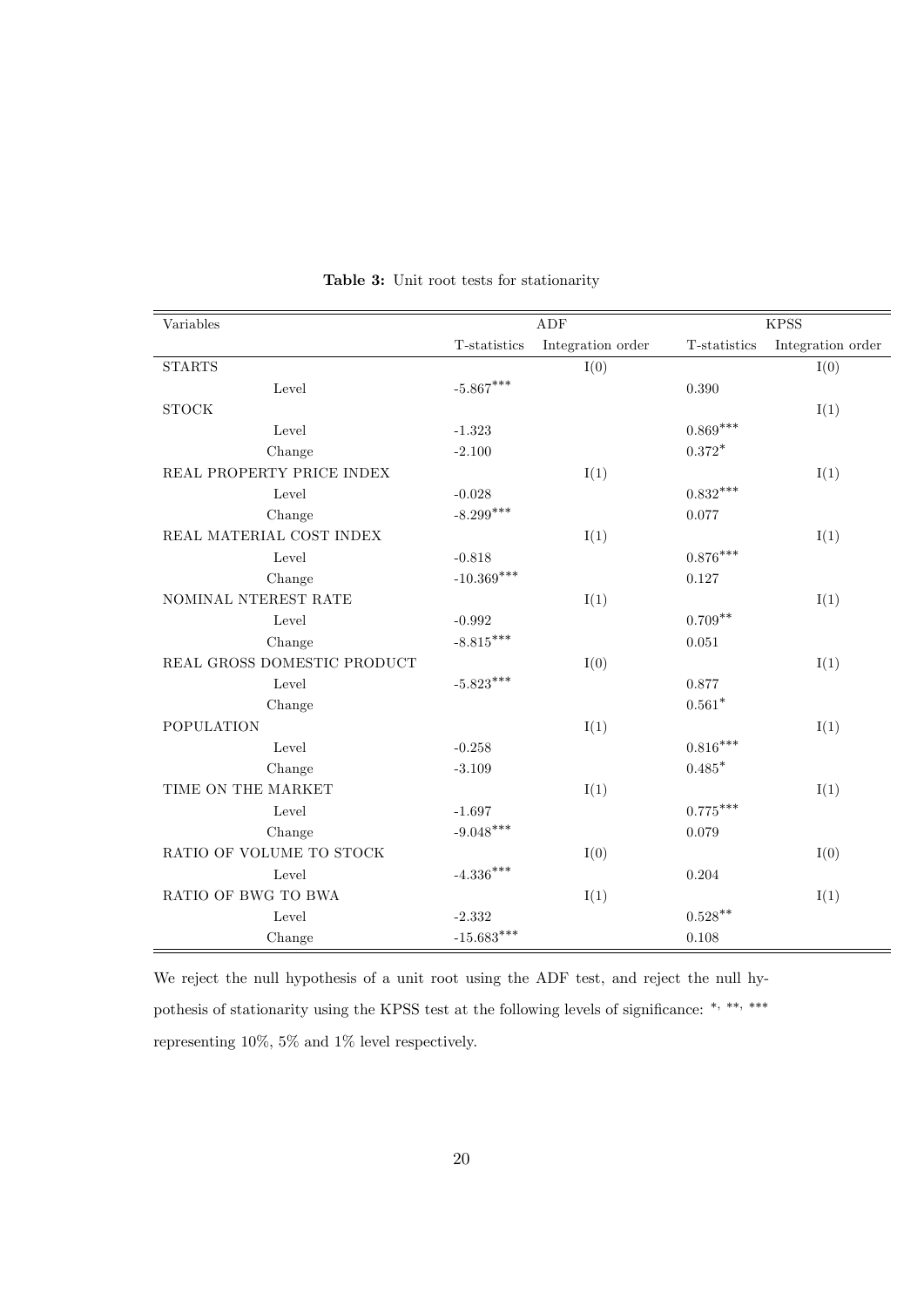sufficient to remove any autocorrelation in the models. The table shows that serial correlation is absent in all the models as the coefficient of  $AR(1)$  is not significant on a 5% level for any of the models. Columns two to nine also show the estimated coefficients from the eight models.

The first model is a direct estimate of Equation 4. The model produces an Rsquared of approximately 24% with the current changes in house prices, changes in house prices in the fourth lag and the constant term being statistically significant on a 5% level. The changes in house prices however have the greatest impact on house prices with a coefficient of  $3.7\%$  in the current period and  $3.6\%$  in the last four quarters. Changes in interest rate also have a negative but insignificant effect on housing starts at the current period. Even though it is not significant, the negative sign is expected and consistent with the previous literature as discussed above. It should be noted here that interest rate does not only affect housing supply but housing demand as well. The impact of changes in interest rate on housing demand is captured in the price change variable since current changes and lagged changes in the one-year libor rate are used as instruments for price changes. Thus, the insignificant effect of interest rate on housing starts suggests that much of the effect of interest rate on the housing market occurs through demand rather than supply. Like the changes in interest rate variable, the changes in the real cost of building materials is also not significant. The insignificancy of the real cost of building materials is evidenced in a number of empirical studies (see Topel and Rosen, 1988; DiPasquale and Wheaton, 1994; Mayer and Somerville, 2000).

Because changes in the real cost of building materials are not significant in the first model, we exclude it in the second model to see if that will have any impact on the results. The results from model 2 indicate that even though the changes in raw building material cost do not have any impact on the first model, excluding it from the model do have an effect on the results, with the coefficient of the current changes in house prices increasing from 3.7% to 5.7% but the last four quarters house price changes decreasing from 3.6% to 3.1%. Thus, if indeed private developers do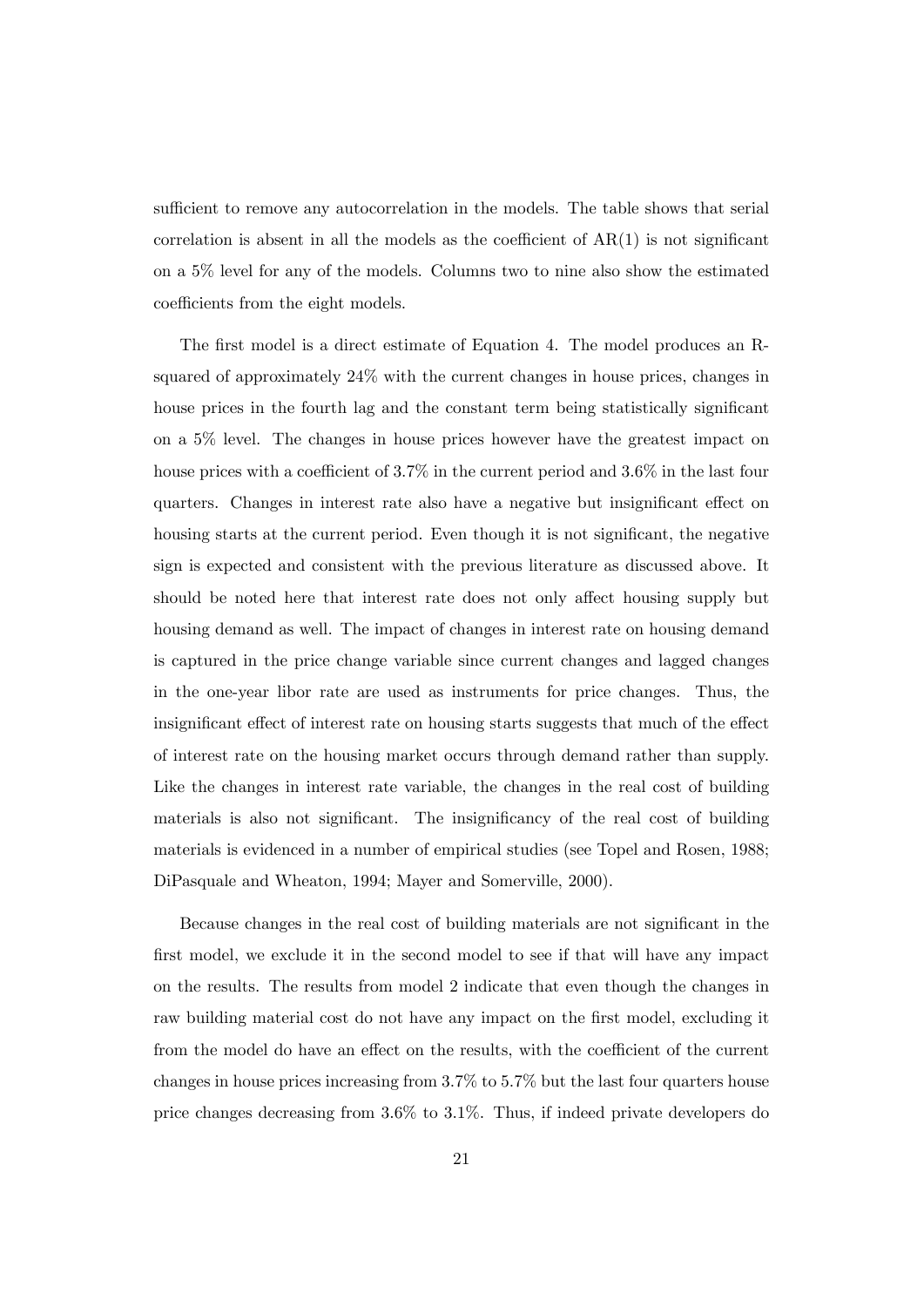not face construction cost, then following an increase in house prices, they will increase supply more than they would have done if they face construction costs. The coefficient estimates on the changes in interest rate however are similar, have the expected sign and are still not significant. To ensure consistency, the changes in the raw cost of building materials are included in models 3 to 8.

In the third model, we estimate Equation 5 by adding changes in the time on the market variable to the basic equation in order to examine the impact that the number of days properties stay on the market until they are sold have on new housing starts. Table 4 shows that by including this variable, the R-squared increased to 28% and the time on the market have a negative significant effect on housing supply. When the changes in the time on the market increases by 1%, all other things being equal, housing starts fall by some 1.7%. This negative sign is expected because when the time on the market increases, it sends a signal to builders that demand is slow and since the builders are rational and wants to maximise profit, they will reduce new construction. The magnitude is however smaller as compared to some national studies in the USA like Topel and Rosen (1988), DiPasquale and Wheaton (1994) and Mayer and Somerville (2000). The changes in house prices in periods t and  $t-4$ are still statistically significant on a  $5\%$  level.

The impact of planning regulation on housing supply is examined in model 4 by adding the changes in the ratio of building warrants approved to the total number of building applications to Equation 4. The results from model 4 shows that inclusion of the variable increases the R-squared to  $32\%$  and planning regulation have a significant positive effect on housing starts. With a  $1\%$  increase in the changes in the ratio of building warrants approved to building warrant applications, housing starts increase in the Aberdeen City district council by approximately 0.03%. This positive impact is not surprising because an increase in the changes in the ratio means that more land has been made available to private developers for development and hence housing starts will increase. The impact of planning regulation on housing starts is also evidenced in a number of local studies in the UK (see for example, Bramley,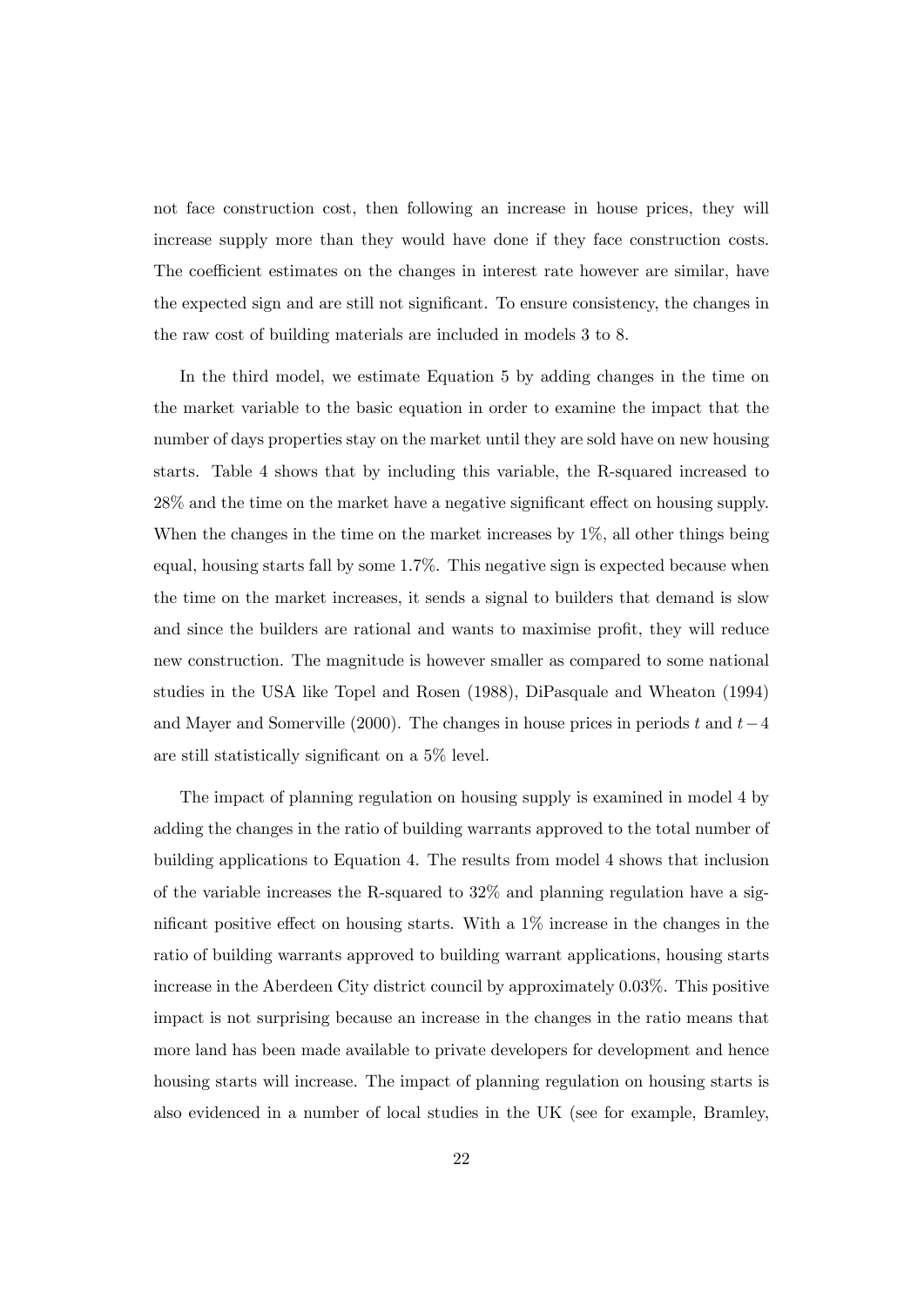|                           |              |              |              | Models                 |                |                        |             |              |
|---------------------------|--------------|--------------|--------------|------------------------|----------------|------------------------|-------------|--------------|
| Variables                 | $\mathbf{1}$ | $\sqrt{2}$   | 3            | $\,4\,$                | $\overline{5}$ | $\,6$                  | $\,7$       | $8\,$        |
| $\Delta P_t$              | 3.6968       | 5.7094       | 5.4268       | 5.2192                 | 3.9785         | 3.6356                 | 3.4829      | 5.3031       |
|                           | $(1.98)$ **  | $(2.02)$ **  | $(2.51)$ **  | $(1.99)$ **            | $(2.36)$ **    | $(2.01)$ **            | $(2.06)$ ** | $(1.96)$ **  |
| $\Delta P_{t-1}$          | 1.7094       | 1.6492       | $-0.4917$    | 1.6041                 | 1.3144         | $-0.2992$              | $-1.4057$   | $-2.9000$    |
|                           | (0.37)       | (0.36)       | $(-0.10)$    | (0.34)                 | (0.28)         | $(-0.27)$              | $(-0.35)$   | $(-0.69)$    |
| $\Delta P_{t-2}$          | $5.3569\,$   | $6.0152\,$   | 2.5728       | 5.4101                 | 4.9309         | 4.9858                 | 3.6417      | 1.3381       |
|                           | (1.13)       | (1.36)       | (0.55)       | (1.14)                 | (1.03)         | $(2.12)$ **            | $(1.98)$ ** | $(2.02)$ **  |
| $\Delta P_{t-3}$          | 6.2540       | $5.6949\,$   | 6.0439       | 6.0250                 | 5.8211         | 3.1606                 | 2.5399      | 2.5240       |
|                           | (1.34)       | (1.25)       | (1.34)       | (1.30)                 | $(2.04)$ **    | (0.72)                 | (0.62)      | (0.63)       |
| $\Delta P_{t-4}$          | 3.6430       | 3.1235       | 2.8725       | 3.4056                 | $3.2141\,$     | 1.2568                 | $-0.9240$   | $-1.3906$    |
|                           | $(2.08)$ **  | $(1.98)$ **  | $(1.97)$ **  | $(2.01)$ **            | (1.68)         | (0.28)                 | $(-0.22)$   | $(-0.34)$    |
| $\Delta R_t$              | $-0.1450$    | $-0.1401$    | $-0.1451$    | $-0.1489$              | $-0.1421$      | $-.0825$               | $-0.1486$   | $-0.1506$    |
|                           | $(-1.13)$    | $(-1.11)$    | $(-1.16)$    | $(-1.16)$              | $(-1.09)$      | $(-0.67)$              | $(-1.31)$   | $(-1.36)$    |
| $\Delta R_{t-1}$          | 0.1679       | $\,0.1834\,$ | 0.1478       | 0.1747                 | 0.1728         | 0.2041                 | 0.2448      | 0.2246       |
|                           | (1.27)       | (1.41)       | (1.16)       | (1.32)                 | (1.29)         | (1.65)                 | (1.11)      | (1.90)       |
| $\Delta C_t$              | $4.3465\,$   |              | $-6.2964$    | 4.0002                 | 4.6270         | $-.8823$               | $-2.0332$   | $-11.1866$   |
|                           | (0.39)       |              | $(-0.46)$    | (0.36)                 | (0.42)         | $(-0.08)$              | $(-0.21)$   | $(-0.94)$    |
| $\Delta T$                |              |              | $-1.7470$    |                        |                |                        |             | $-1.4722$    |
|                           |              |              | $(-1.97)$ ** |                        |                |                        |             | $(-1.99)$ ** |
| $\Delta(BWG_{t}/BWA_{t})$ |              |              |              | 0.0324                 |                |                        |             | 0.2290       |
|                           |              |              |              | $(2.06)$ <sup>**</sup> |                |                        |             | $(2.46)$ **  |
| $Q_{t-1}$                 |              |              |              |                        | 8.2431         |                        |             |              |
|                           |              |              |              |                        | $(2.41)$ **    |                        |             |              |
| $S_{t-1}$                 |              |              |              |                        |                | 0.3422                 |             |              |
|                           |              |              |              |                        |                | $(3.42)$ <sup>**</sup> |             |              |
| $\alpha ES_{t+1}+S_{t-1}$ |              |              |              |                        |                |                        | 0.3085      | 0.2948       |
|                           |              |              |              |                        |                |                        | $(5.04)$ ** | $(4.83)$ **  |
| Constant                  | 5.6451       | 5.6402       | 5.6349       | 5.6411                 | 130.2937       |                        | 2.1874      | 2.3393       |
|                           | $(26.66)$ ** | $(26.72)$ ** | $(27.41)$ ** | $(26.55)$ **           | $(4.58)$ **    |                        | $(3.05)$ ** | $(3.30)$ **  |
| AR(1)                     | 0.3289       | 0.3409       | 0.3259       | 0.3301                 | $0.3158\,$     | 0.0092                 | $-0.2798$   | $-0.2438$    |
|                           | (1.29)       | (1.43)       | (1.25)       | (1.30)                 | (1.13)         | (0.09)                 | $(-1.78)$   | $(-1.39)$    |
| $\bar{\mathrm{R}}^2$      | $23.63\%$    | $24.26\%$    | $28.18\%$    | $32.46\%$              | $22.06\%$      | $32.88\%$              | 42.37%      | 47.08%       |

Table 4: Empirical regression results using the IV approach

Note: The  $t$ -values are in parentheses and  $**$  shows significancy on a 5% significant level. The dependent variable is the logarithm of quarterly single-family housing starts. Seasonal dummies and trend variable are included in all regressions. They are however insignificant and so are not reported in the table.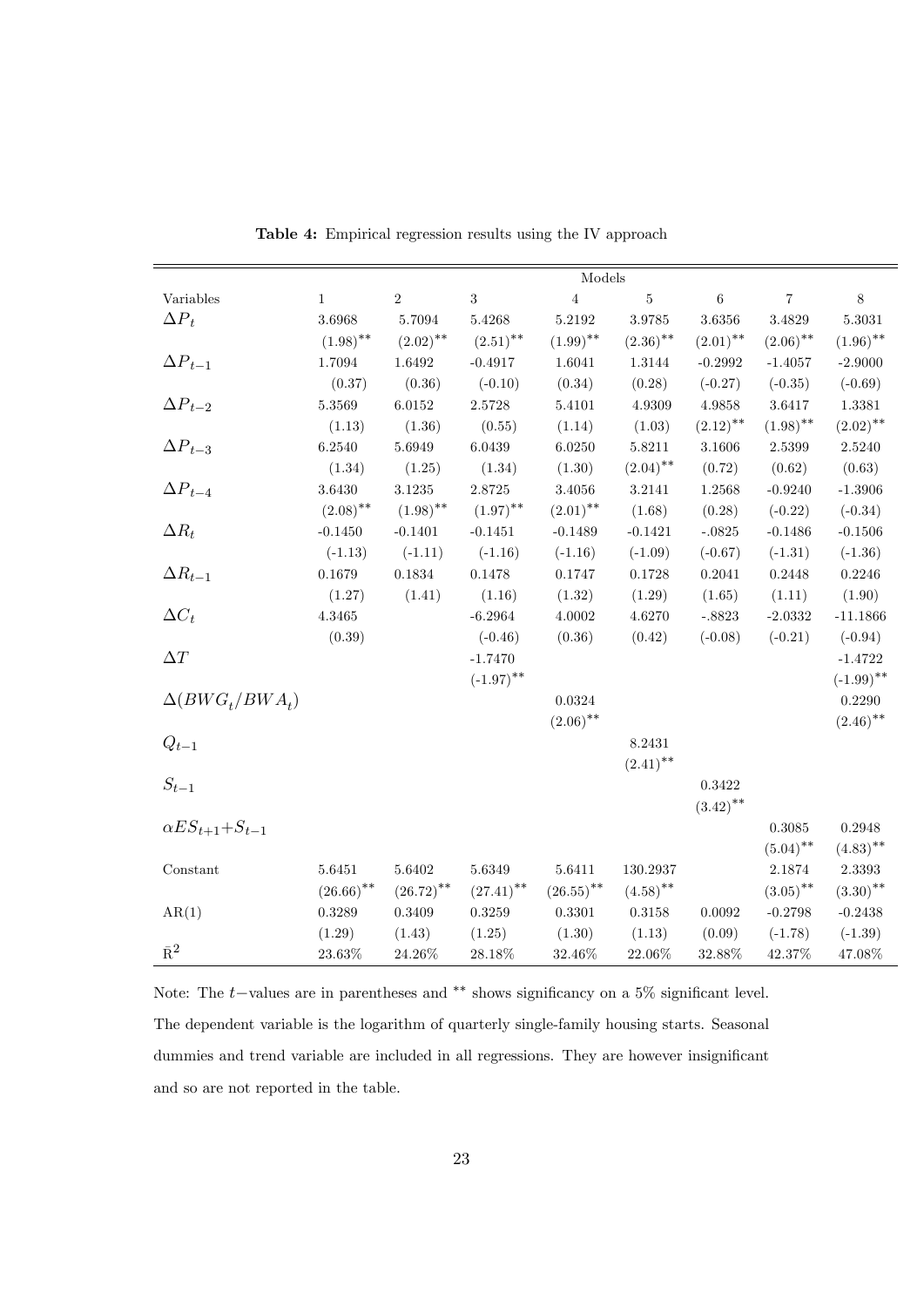1993a, 1993b; Cheshire and Sheppard, 1995; Pryce, 1999; etc.). In the national studies examined, this variable has been ignored despite its significance as evidenced in this results. This is because planning is more localised and differs from one district council to the other. The impact of planning regulation on housing construction is more appropriate to be examined at the local level and this provides more support for housing studies to be conducted at the local levels rather than the national and regional levels. Again, the changes in house prices in periods t and  $t - 4$  are still statistically significant on a 5\% level.

In model 5, we include lagged stock to Equation 4 in order to control for the role of depreciation in explaining housing starts. As already indicated, starts should increase with stock as more units depreciate and need to be replaced assuming depreciation rate is constant. The results show that the previous period's housing stock does have a significant effect on housing starts but also reduces the model's explanatory power to  $22\%$ . A 1% increase in the previous quarter's housing stock increases the current period's housing starts by about 8%, all other things being equal. In all the other models, we assume that the time trend and the constant successfully capture the effect of depreciation (see Mayer and Somerville, 2000). The change in house prices in period t is still significant but instead of period  $t - 4$ as found in the first four models, the price changes in period  $t - 3$  is now significant with the other lagged periods being insignificant.

In the sixth model, we estimate Equation 8 where the lagged value of the starts variable is added to Equation 4. As expected there is a positive significant relationship between the current starts and the lagged starts with a 1% increase in the lagged starts increasing the current starts by approximately 0.34%. Again, the change in house prices in period t is still significant and that of period  $t - 2$  is also significant.

In model 7, the adjustment costs hypothesis by Topel and Rosen (1988) is tested with Equation 9 with the local data by including an addition of both the previous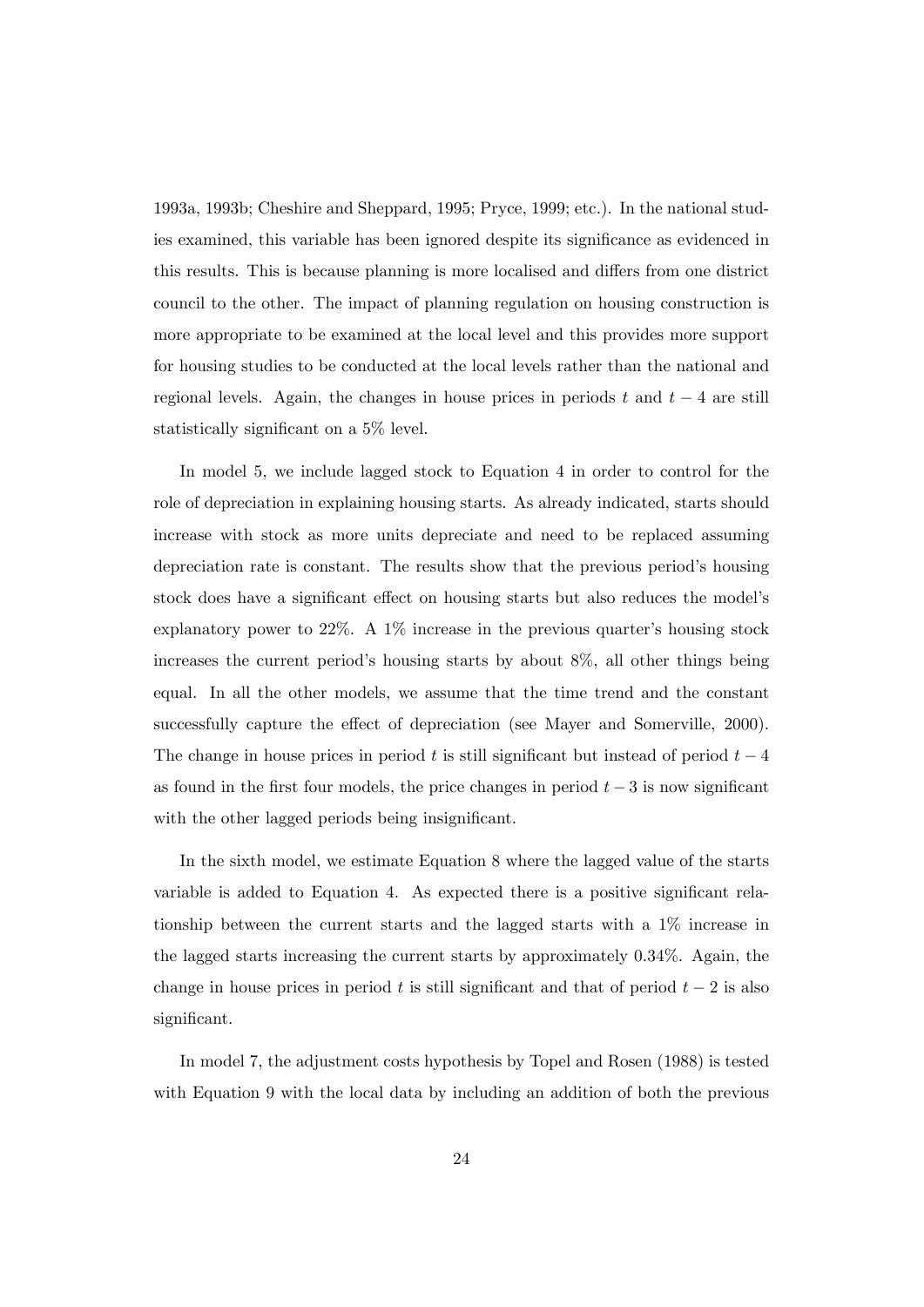period's and next period's new construction,  $EI_{t+1}+I_{t-1}$ , to Equation 4. The results show that the inclusion of the variable increases the explanatory power of model one to a little over 42% and an increase in  $EI_{t+1}+I_{t-1}$  do have a positive impact on the current period's construction starts. When  $EI_{t+1}+I_{t-1}$  increases by 1%, the current period's housing starts increases by  $0.31\%$ . This positive effect is consistent with the finding by Topel and Rosen (1988) and suggests that the adjustment cost hypothesis is significant in building activities. That is, marginal costs rise with both level of and changes in new construction activity and so following a positive demand shock, the building firms lower costs by smoothing their increase in output over a number of periods rather than building all units at a time. The changes in house prices in periods t and  $t - 2$  are still significant.

Finally in model 8, all the variables from each of the previous seven models, except the lagged stock variable, are included to estimate housing starts. The lagged stock is excluded so that multicollinearity problem likely to arise as a result of the inclusion of both lagged stock and lagged starts will be avoided. The inclusion of price changes together with the time trend and the constant term are assumed to successfully control for the role of depreciation. That is we estimate Equation 10. The model produces the highest explanatory power of about 47%. The results show that the changes in house prices in periods t and  $t-2$ , the current period's time on the market, the ratio of building warrants granted to building warrant applications, the previous period's and next period's new construction are all statistically significant on a 5% level. Changes in the raw cost of building materials and interest rate still remain insignificant. Since the significant variables are all local variables, it is suggesting that local factors do influence housing starts at the local level than national variables.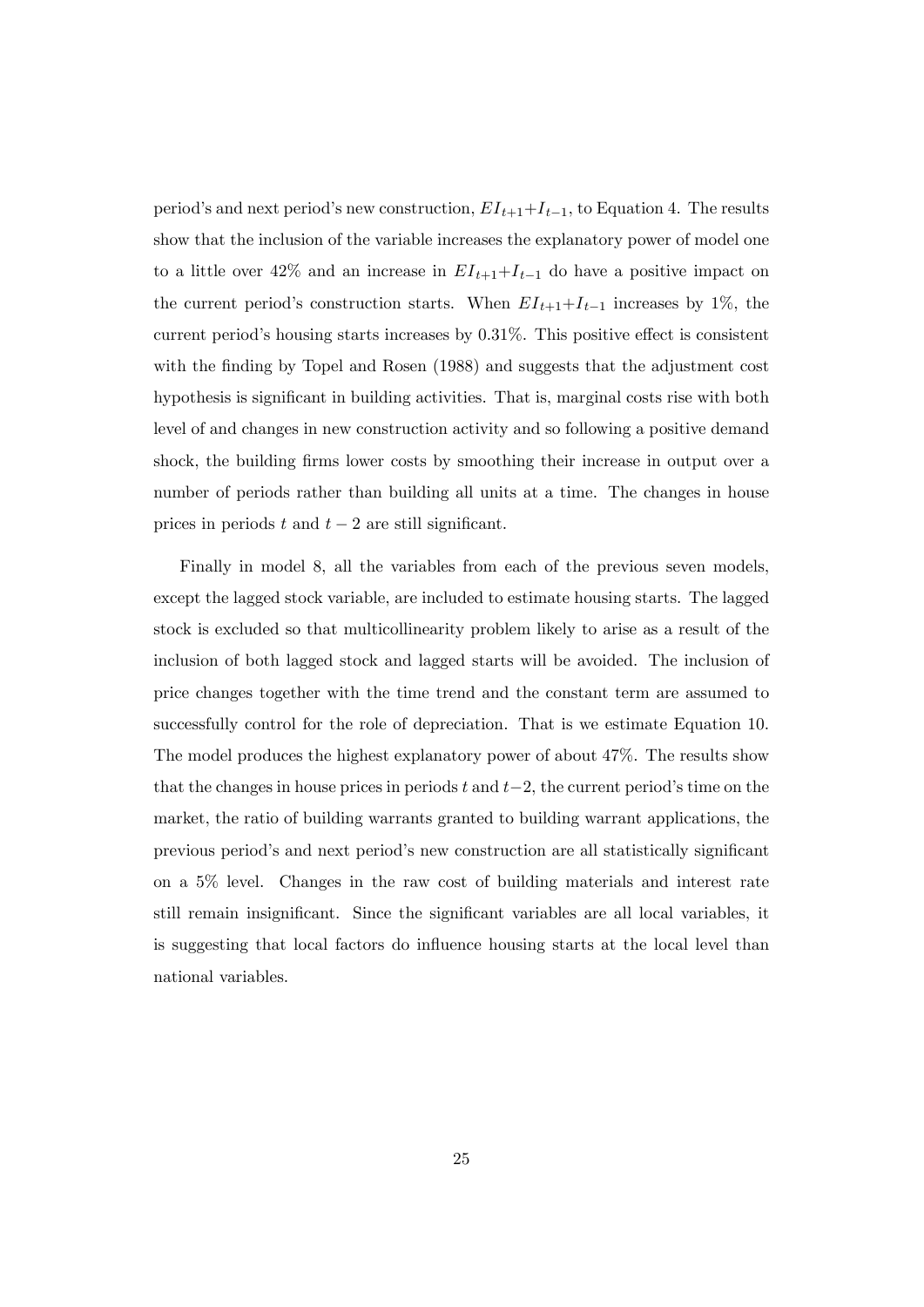#### 5.3 Price elasticities of supply

The price elasticity of supply estimated from the eight models are presented in Table 5. Like DiPasquale and Wheaton (1994) and Mayer and Somerville (2000), there is a distinction between the price elasticity of housing stock and that of housing starts. The formula for the price elasticity is presented in Equation 11

$$
PES = \frac{\partial I}{\partial P} \cdot \frac{P}{I} \tag{11}
$$

where PES is the price elasticity of supply,  $\partial I$  is the change in housing starts,  $\partial P$  is the change in price. P and I are as defined above but they represent the mean values. As a convention, when the price elasticity of supply is greater than one,  $(PES > 1)$ , then supply is sensitive to price changes and so supply is elastic. However, when  $PES < 1$ , then supply is not sensitive to price changes and so it is not elastic. Also, when  $PES = 1$ , then supply is unit elastic, with a unit increase in house prices producing the same unit increase in supply.  $PES = 0$  means that supply is fixed and does not respond to changes in price.

Table 5 shows that the price elasticities of starts range from 2.0 to 3.2 depending on the model used. That is a 10% increase in house prices increases housing starts by between 20% and 32%. These supply elasticities are within the 0-4 range of supply elasticities found by Malpezzi and Maclennan (2001) for the UK market. They are also similar to the supply elasticities estimated by Ball et al. (2010). Comparing to the other local market supply elasticities, the supply elasticities for the Aberdeen local authority district are higher than the 0.29 for the Birmingham market but similar to the 3.11 for the Worcester market estimated by Bramley (1993a, 1993b). The results are also higher than the supply elasticities of 0.58 in 1988 and 1.03 in 1992 estimated by Pryce (1999) for 162 local authority districts in England.

The model that produces the highest price elasticity of supply is the second model. This is not surprising because the second model assumes that private devel-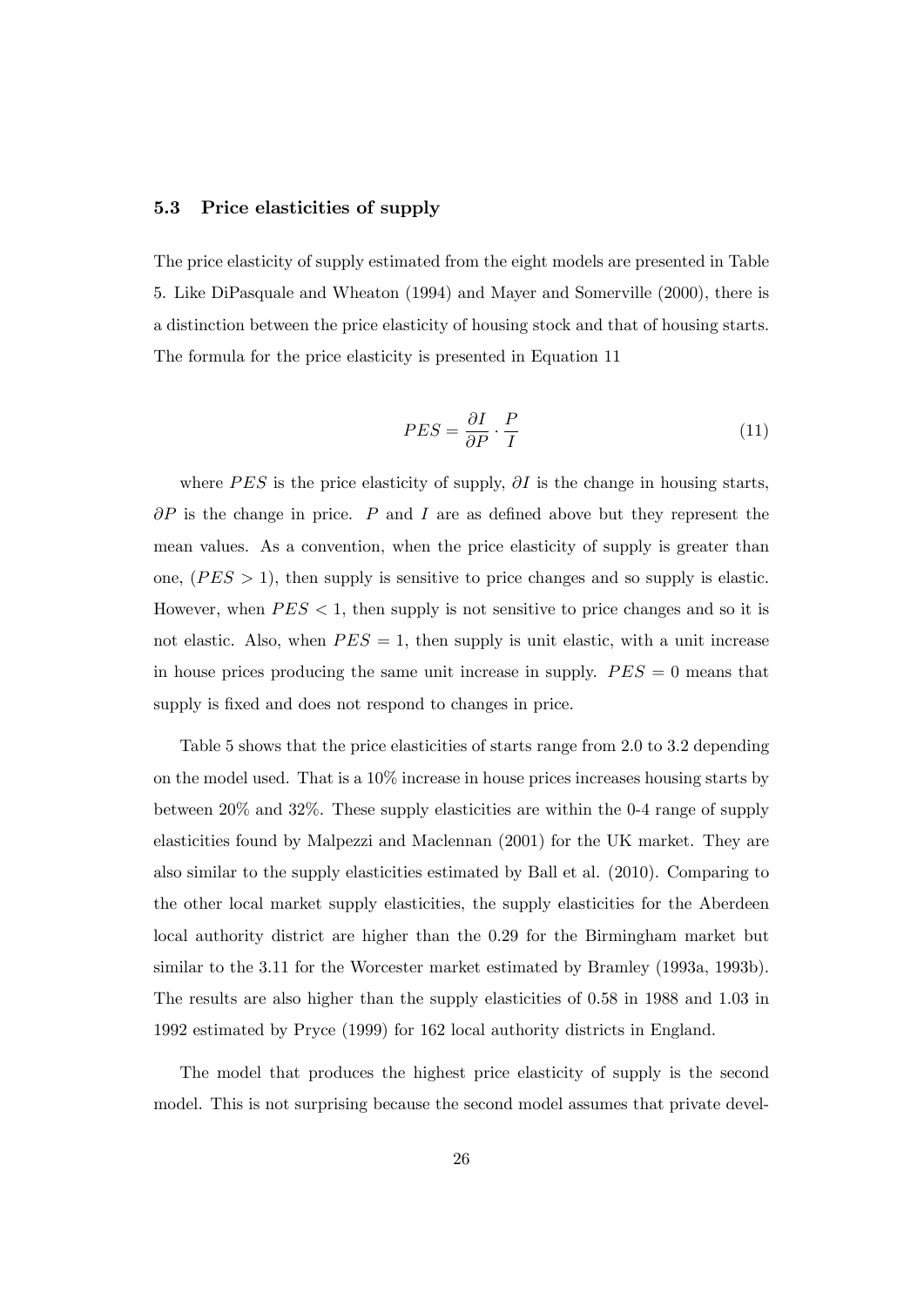|                |        | Price elasticities of supply |
|----------------|--------|------------------------------|
| Models         | starts | stock                        |
|                |        |                              |
| 1              | 2.1    | 0.02                         |
|                |        |                              |
| $\overline{2}$ | 3.2    | 0.02                         |
|                |        |                              |
|                |        |                              |
| 3              | 3.1    | 0.02                         |
|                |        |                              |
| $\overline{4}$ | 2.9    | 0.02                         |
|                |        |                              |
| $\overline{5}$ | 2.2    | 0.02                         |
|                |        |                              |
| 6              | 2.1    | 0.01                         |
|                |        |                              |
| 7              | 2.0    | 0.01                         |
|                |        |                              |
|                |        |                              |
| 8              | 3.0    | 0.01                         |

Table 5: Price elasticities of supply in Aberdeen

opers are not faced with construction cost. If this is to be the case, then a little shock in demand will see a large change in new construction. In this case, 1% increase in house price will increase new construction by 3.2%. On the contrary, in model 1, where we assume that private developers are faced with construction cost, the same 1% change in house prices increases new construction by only 2.1%.

Model 6 which assumes that private developers face adjustment cost produces the lowest supply elasticity. This is also expected because when there is a demand shock and private developers face adjustment cost, in order to maximise their profits, they will have to spread construction over many periods and hence the small starts elasticity of only 2.0.

In estimating the stock elasticities however, the  $I$  is replaced by  $S$ , the average number of stock. Since housing stock is stable in the short-run and changes only after some time, the coefficients of changes in the current and lagged values of house prices are summed up to replace  $\partial I$  in estimating the stock elasticities. The results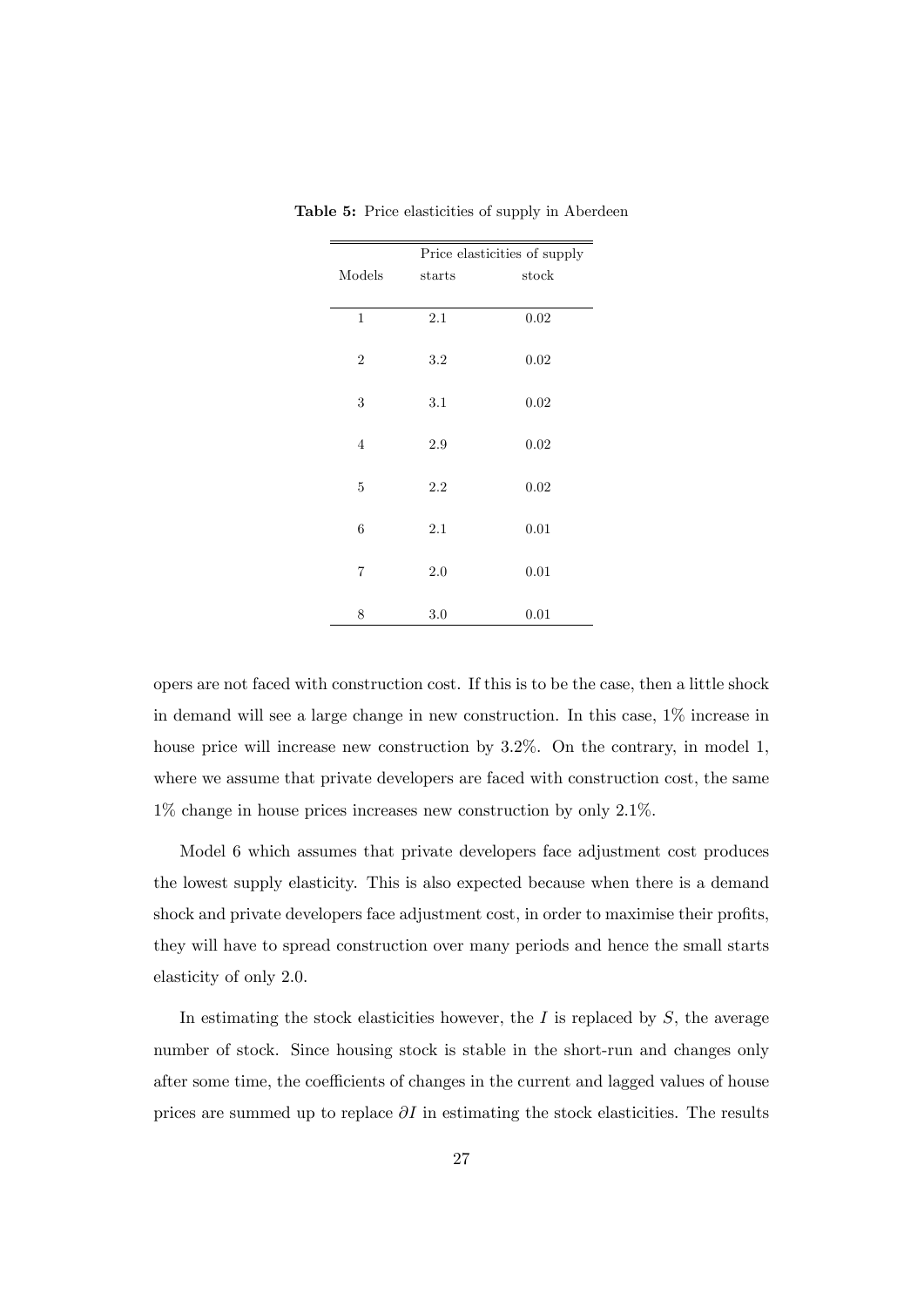from Table 4 show that it takes about five quarters (one year, three months) for the housing stock to move following a demand shock, and then returns to equilibrium. The price elasticity of stock ranges from 0.01 to 0.02 meaning that a 10% increase in house prices would increase the entire stock by between 0.1% to 0.2%. The stock elasticities seem relatively small as compared to the starts elasticities but given that starts are a small percentage of the stock, only 0.18%, the results are not surprising.

# 6 Conclusion

This paper has examined the determinants of new residential construction and has estimated the price elasticity of supply for the housing market of the Aberdeen local authority district council. Eight different models are estimated using the instrumental variable (IV) approach, with the basic model treating single family housing starts as a function of the changes in the current and lagged values in house prices, raw building material costs and interest rate.

The other variables included in the other models include the number of days property stay on the market until they are sold (time on the market) as a measure of the condition of the local housing market, changes in the ratio of building warrants granted as a measure of the effect of planning regulations on housing supply, the previous total dwelling stock as a control variable for depreciation, lagged and future changes in single family housing starts to measure the adjustment cost model propose by Topel and Rosen (1988).

It has become clear from the empirical results that serial correlation is absent in all the eight models. It is also found that changes in house prices, time on the market, planning regulation, lagged stock, and lagged and future housing starts are the main factors that influence new residential construction in Aberdeen. Changes in house prices have a large positive coefficient of about  $3.7\%$  in the basic model in the current period and coefficient of about  $3.6\%$  in the previous fourth quarter.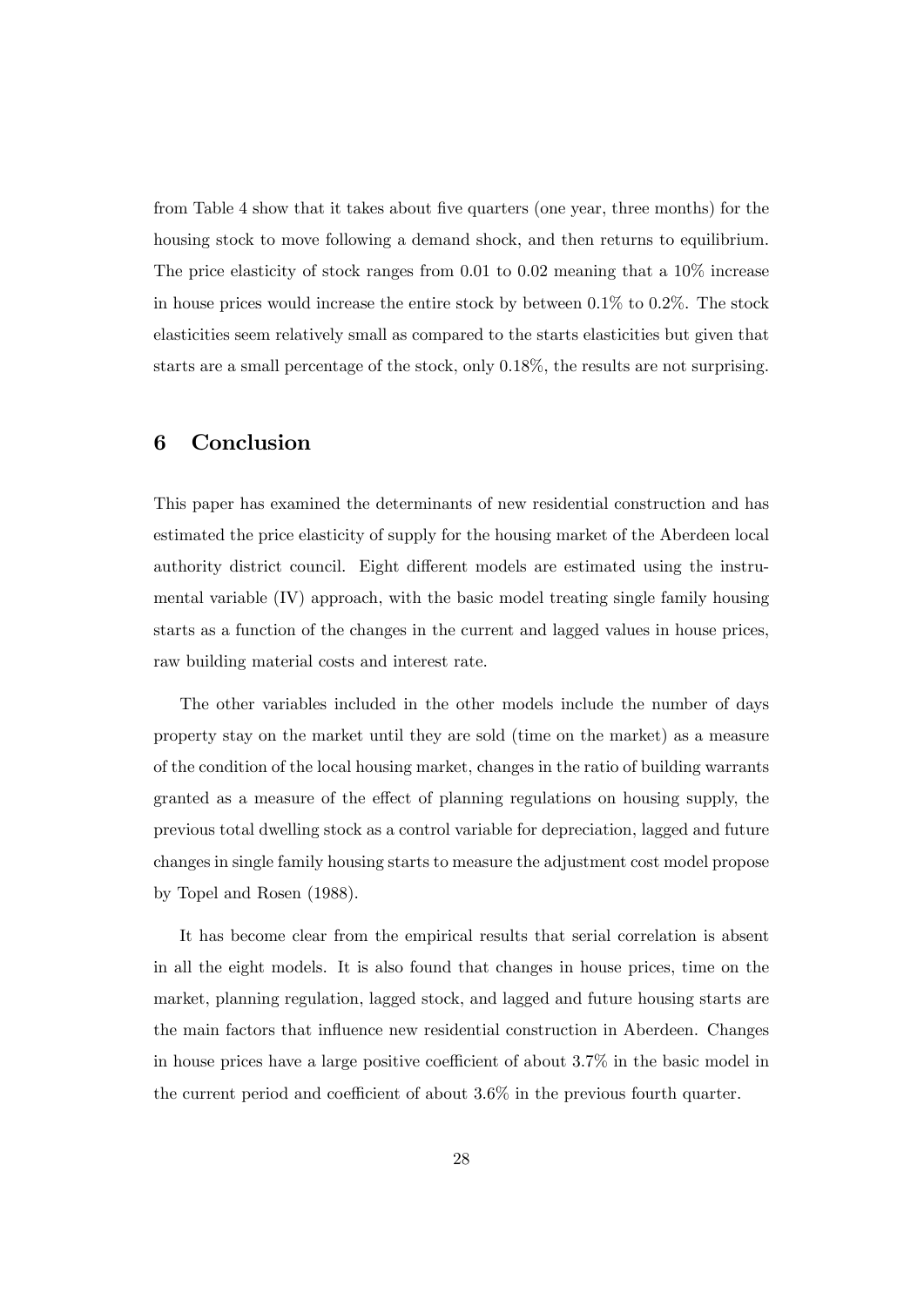Also, when time on the market increases by one day, housing starts also decrease by 1.7%. Changes in the ratio of the building warrants granted to the building warrant applications made also have a positive effect on housing starts, with a  $1\%$ increase in the ratio, increasing starts by approximately 0.03%. The results also show that when the previous period's single family housing starts increase by  $1\%$ , all other things being equal, the current period's single family housing starts increase by almost 0.34%. The adjustment cost hypothesis by Rosen and Topel (1988) is also found to significantly influence housing starts with a 1\% increase in the lagged and future housing starts increasing current starts by approximately 0.3%.

The changes in raw building material costs and interest rates are found to be insignificant in all the models. These variables are national variables and so suggest that when modeling the local housing market, local variables are more useful than the national variables. These influential local variables would not be measured properly or would be ignored entirely when the national or regional housing markets are modelled. That is, it is more suitable and better to conduct housing studies at the local levels because important local factors that are specific to specific local markets would be shrouded when national and regional markets are used.

The price elasticities of supply estimated are in the range of 2.0-3.2 for housing starts, and 0.01-0.02 for housing stock. The starts elasticities are within the range of supply elasticities for few local housing markets but on average, higher than most of the local housing markets elasticities in the UK. Thus, private developers in Aberdeen respond more to a change in house prices by initiating new construction than most of the local authority districts in the UK.

More housing supply studies are needed especially in the UK. These studies should however be conducted at the local level and the dataset should be time series instead of cross-sectional. In this case, the long-run relationship between housing supply and its determinats could be explored further and house price elasticity of supply could be estimated for the other housing markets. Also, the inclusion of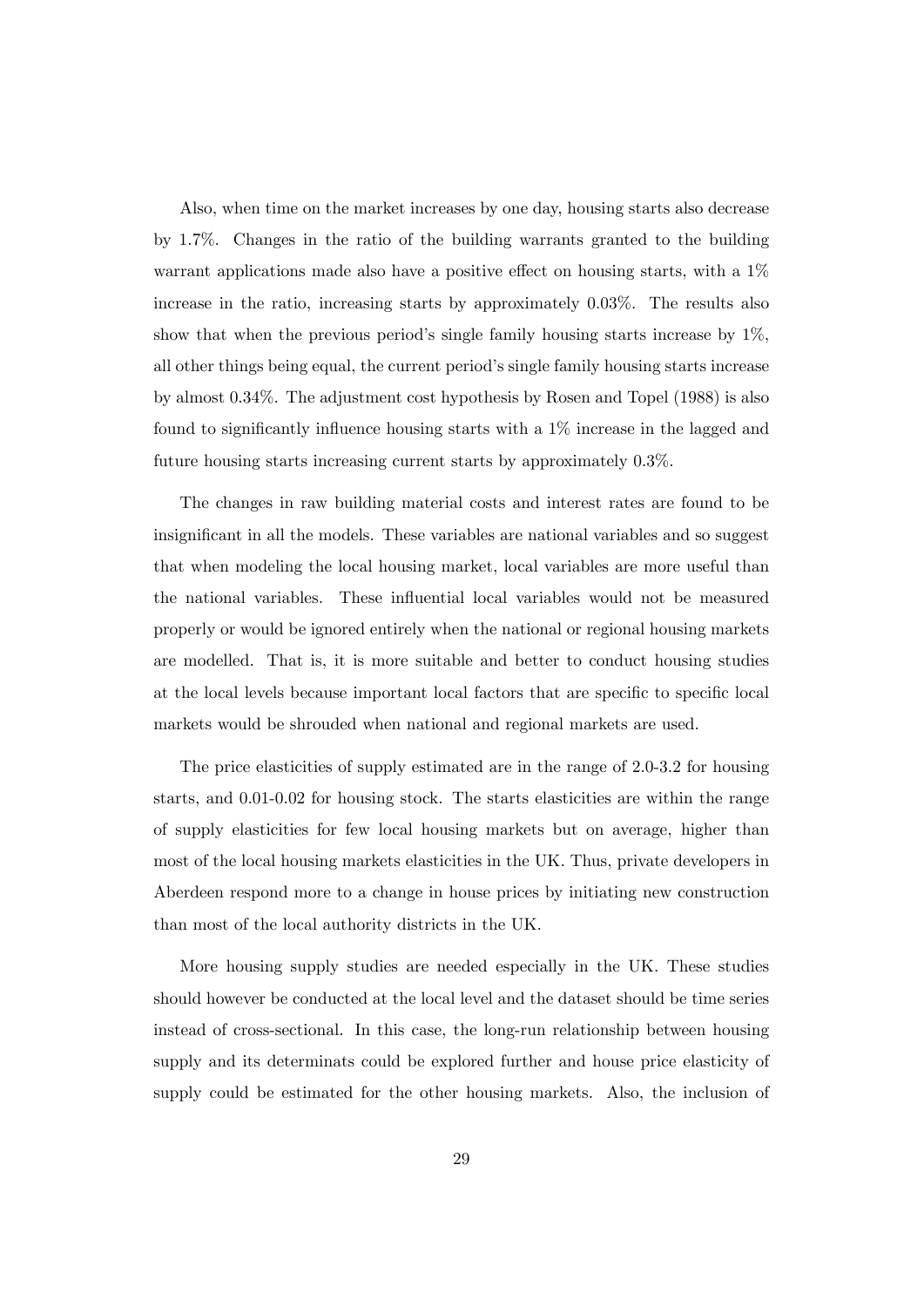planning variables in examining the determinants of housing supply should be encouraged since this is expected to differ from one local area to the other.

# References

- BAER, W. C. (1986). The dynamics of the nation's housing stock, Scientific American 255, pp. 29–35.
- BALL, M., MEEN, G. and NYGAARD, C. (2010). Housing supply price elasticities revisited: Evidence from international, national, local and company data, Journal of Housing Economics  $19$ , pp. 255–268.
- BARTLETT, W. (1988). The Economics of Housing Supply: A Review of the Theoretical and Empirical Literature (Joseph Rowntree Foundation, York).
- BLACKLEY, D. M. (1999). The long-run elasticity of new housing supply in the United States: Empirical evidence for 1950 to 1994, Journal of Real Estate Finance and Economics  $18$ , pp. 25–42.
- BRAMLEY, G. (1993a). The impact of land use planning and tax subsidies on the supply and price of housing in Britain, Urban Studies  $30$ , pp.  $5-30$ .
- BRAMLEY, G. (1993b). Land-use planning and the housing market in Britain: the impact on house-building and house prices, Environment and Planning A 25, pp.  $1021 - 1051.$
- CHESHIRE, P. and SHEPPARD, S. (1995). On the price of land and the value of amenities, *Economics* 62, pp. 247–267.
- DELEEUW, F. and EKANEM, N. (1971). The supply of rental housing, American Economic Review  $6$ , pp. 806–817.
- DIPASQUALE, D. (1999). Why don't we know more about housing supply? *Journal* of Real Estate Finance and Economics  $18$ , pp. 9–23.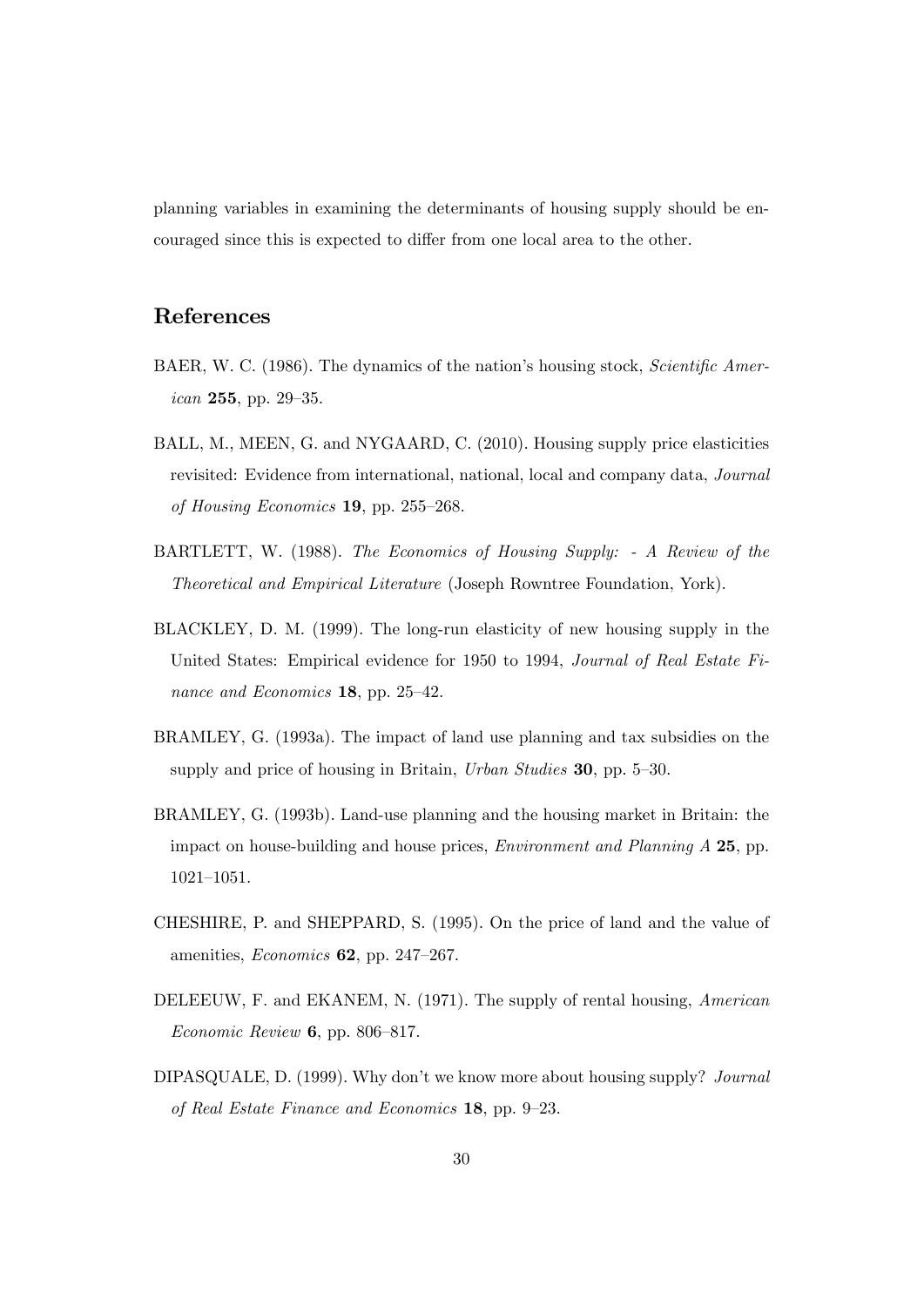- DIPASQUALE, D. and WHEATON, W. C. (1994). Housing market dynamics and the future of housing prices, *Journal of Urban Economics* 35, pp.  $1-28$ .
- EVANS, A. (1996). The impact of land use planning and tax subsidies on the supply and price of housing in Britain: a comment,  $Urban\ Studies$  33, pp. 581–585.
- FOLLAIN, J. (1979). The price elasticity of the long run supply of new housing construction, Land Economics  $55$ , pp. 190–199.
- GOODMAN, J. L. (1998). Aggregation of local housing markets, *Journal of Real* Estate Finance and Economics  $16$ , pp. 43–53.
- HARTER-DREIMAN, M. (2004). Drawing inferences about housing supply elasticity from house price responses to income shocks, Journal of Urban Economics 55, pp. 316–337.
- HWANG, M. and QUIGLEY, J. (2006). Economic fundamentals in local housing markets: evidence from US Metropolitan Regions, Journal of Regional Science 46, pp. 425-453.
- KENNY, G. (2003). Asymmetric adjustment costs and the dynamics of housing supply, *Economic Modelling* 20, pp. 1097–1111.
- LEE, G. S. (1999). Housing investment dynamics. Period of production and adjustment costs, *Journal of Housing Economics* 8, pp. 1–25.
- MALPEZZI, S. and MACLENNAN, D. (1994). The long run price elasticity of supply of new residential cosntruction in the United States and the United Kingdom (Mimeo, University of Wisconsin).
- MALPEZZI, S. and MACLENNAN, D. (2001). The long-run price elasticity of supply of new residential construction in the United States and the United Kingdom, Journal of Housing Economics 10, pp. 278-306.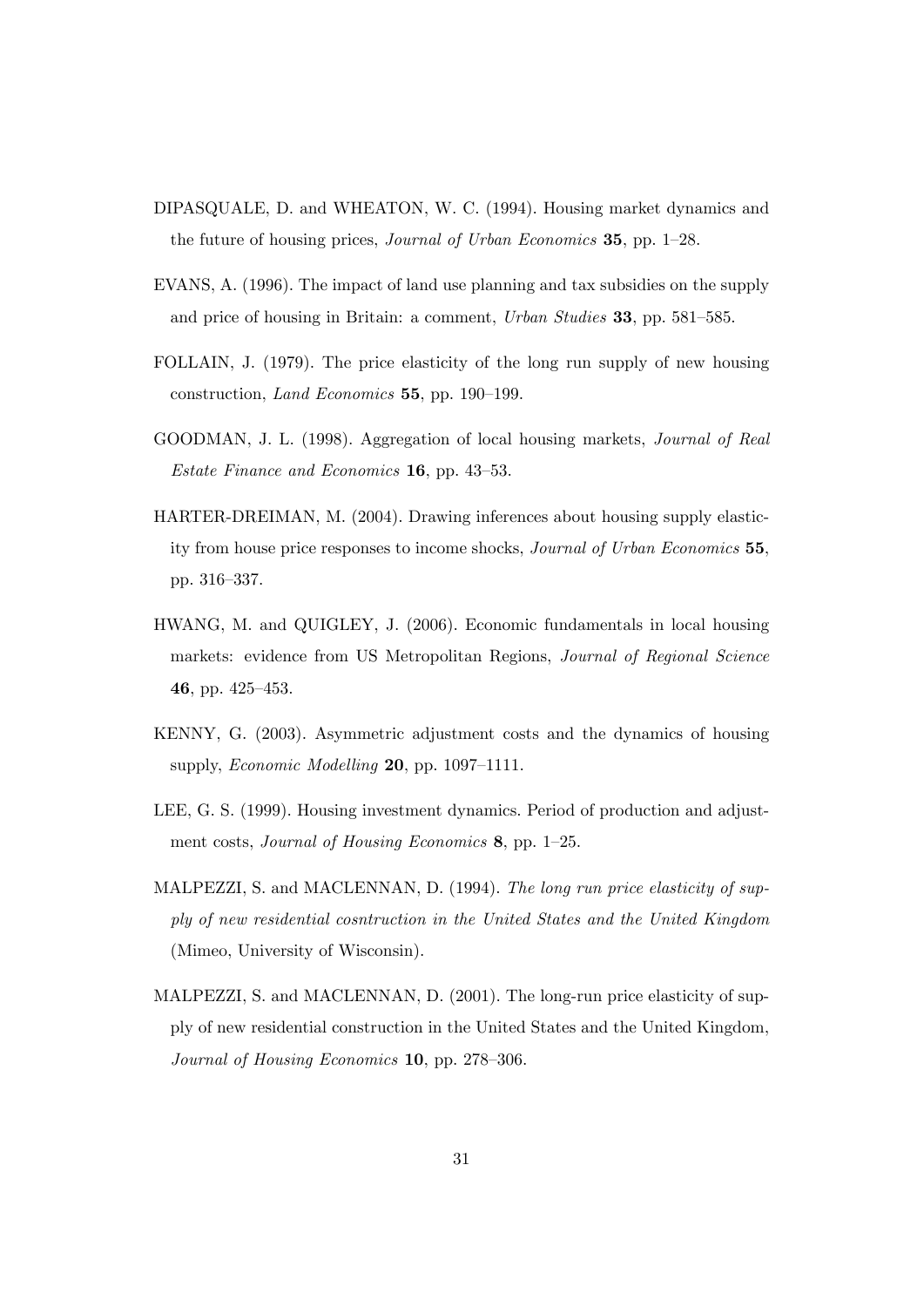- MAYER, C. J. and SOMERVILLE, C. T. (2000). Residential Construction: Using the Urban Growth Model to Estimate Housing Supply, Journal of Urban Eco*nomics* 48, pp. 85–109.
- MONK, S. and WHITEHEAD, C. (1999). Evaluating the economic impact of planning controls in the United Kingdom: some implications for housing, Land Eco*nomics* **75**, pp. 74–93.
- MUTH, R. F. (1960). The demand for non-farm housing, in "The Demand for Non-Durable Goods" (A. C. Harberger, Ed.) (University of Chicago Press, Chicago).
- NETO, M. S. (2005). Analysis of the determinants of new housing investment in Spain, Housing, Theory and Society  $21$ , pp. 18–31.
- POTERBA, J. M. (1984). Tax subsidies to owner occupied housing: An asset market approach, Quarterly Journal of Economics 99, pp. 729–752.
- POTERBA, J. M. (1991). House price dynamics: The role of tax policy and demography, *Brookings Papers on Economic Activity* 2, pp.  $143-183$ .
- PRYCE, G. (1999). Construction elasticities and land availability: a two-stage leastsquares model of housing supply using the variable elasticity approach, Urban Studies 36, pp. 2283–2304.
- RIDDEL, M. (2004). Housing-market disequilibrium: an examination of housingmarket price and stock dynamics 1967-1998, Journal of Housing Economics 13, pp. 120–135.
- STOVER, M. E. (1986). The price elasticity of the supply of single-family detached urban housing, *Journal of Urban Economics* 20, pp. 331-340.
- TOPEL, R. and ROSEN, S. (1988). Housing investment in the United States, Journal of Political Economy  $96$ , pp. 718–740.
- TSOUKIS, C. and WESTAWAY, P. (1994). A forward looking model of housing construction in the UK, *Economic Modelling* 11, pp. 266–279.